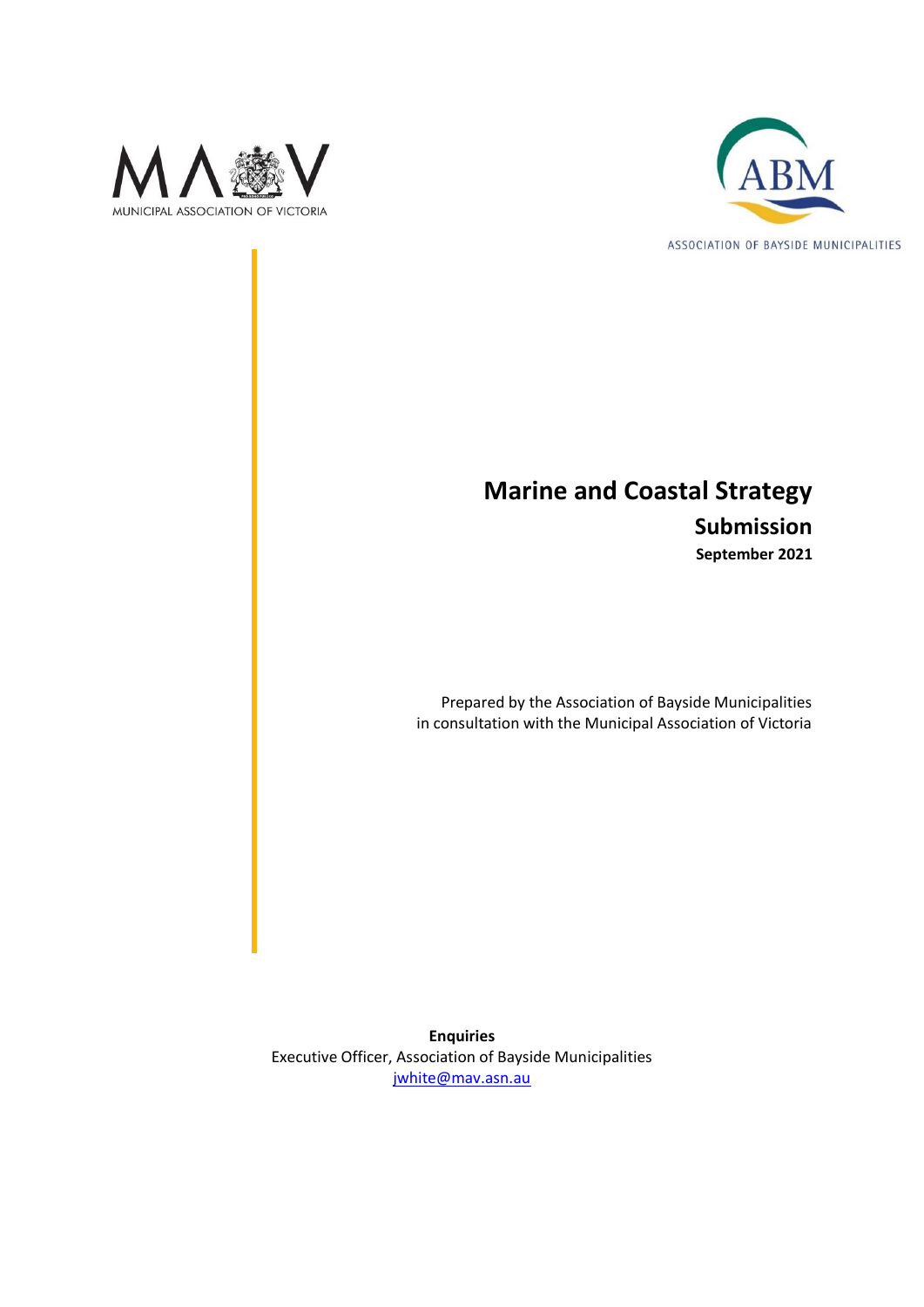



# **Contents**

| <b>Introduction</b> |     |                                                                                  | 3  |
|---------------------|-----|----------------------------------------------------------------------------------|----|
|                     |     | <b>Summary of key issues</b>                                                     | 3  |
|                     | (1) | <b>Policy intent</b> not reflected strongly or clearly enough in the Strategy    | 3  |
|                     | (2) | <b>Funding insufficient</b> to deliver on activities of the Strategy and address |    |
|                     |     | <i>immediate risks</i>                                                           | 4  |
|                     | (3) | Clear, concise planning guidance required                                        | 6  |
|                     | (4) | Other matters of concern                                                         | 6  |
|                     |     | Specific feedback on the draft strategy actions (and specific activities)        | 8  |
|                     |     | <b>Background information</b>                                                    | 21 |
|                     |     | About the Municipal Association of Victoria                                      | 21 |
|                     |     | About the Association of Bayside Municipalities                                  | 21 |
|                     |     | The role of councils in the marine and coastal environment                       | 21 |
|                     |     |                                                                                  |    |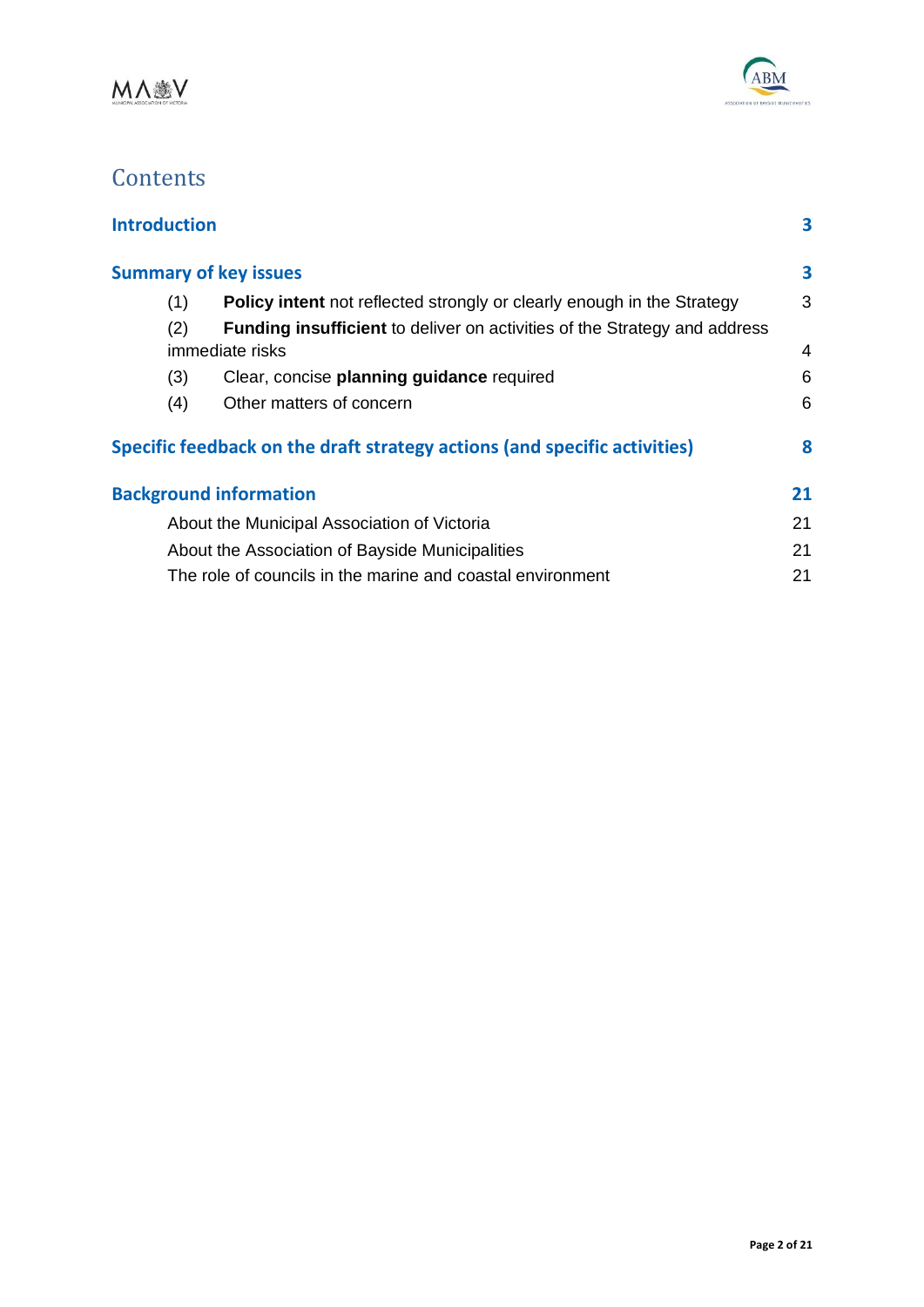



# <span id="page-2-0"></span>Introduction

The Municipal Association of Victoria (MAV) and the Association of Bayside Municipalities (ABM) welcome the release of the *Draft Marine and Coastal Strategy* for public consultation*.*

The Strategy's recognition of Traditional Owner rights and aspirations is strongly supported by councils, recognising their deep connection to the land and sea for tens of thousands of years. Councils look forward to continuing to build relationships and understanding with Traditional Owners, supporting self-determination, as well as strengthening our knowledge sharing and partnerships to protect and manage the marine and coastal environment. Councils strongly support this level of engagement, recognition and commitment to Traditional Owner rights and aspirations being applied to all State Government strategies as a matter of priority.

In our response to the Draft Marine and Coastal Policy, local government called for "early and detailed discussion and engagement, to shape the approach and inform specific actions and activities that enable, clarify and support local government planning and management in the marine and coastal environment". In providing feedback and input to this submission, several councils have expressed their appreciation for the Department of Environment, Land, Water and Planning (DELWP) engagement processes, despite the limitations of COVID lockdown / working from home. The multiple online forums held by DELWP provided an important means for many councils to have input to the Strategy development.

We seek further opportunity to work closely with DELWP in preparing the final Strategy, given the many roles and responsibilities that have been allocated to local government as lead or collaborator. It is critical that a final Strategy takes into account the varying resource and financial capacity across rural, regional and metropolitan councils in a rate-capped environment.

*Due to timing and the constraints of COVID lockdown for many councils and council staff, this submission is informed by council officer input from Victorian coastal councils.* 

# <span id="page-2-1"></span>Summary of key issues

# <span id="page-2-2"></span>(1) **Policy intent** not reflected strongly or clearly enough in the Strategy

*Local government position: The draft Strategy requires further development to align with critical elements of the Marine and Coastal Policy. The Actions/Activities framework requires a rethink to better reflect the Policy, and support integration of both Policy and Strategy into regional and local planning, prioritisation and investment.* 

The Marine and Coastal Policy set the framework for a new era for environmental protection, sustainable use, climate adaptation, planning, decision making and investment. The final version was informed by considerable feedback, with significant revision and redesign that set Victoria on a path of transformational change.

The draft Marine and Coastal Strategy needs to better reflect the framework for change established by the Policy. In its current form, the Strategy does not adequately reflect or align with the Policy and there is a concerning disconnect between what the Policy sets as its intentions and what the Strategy puts forward. This misalignment threatens to derail the many conversations and actions across stakeholders that were initiated because of the Policy.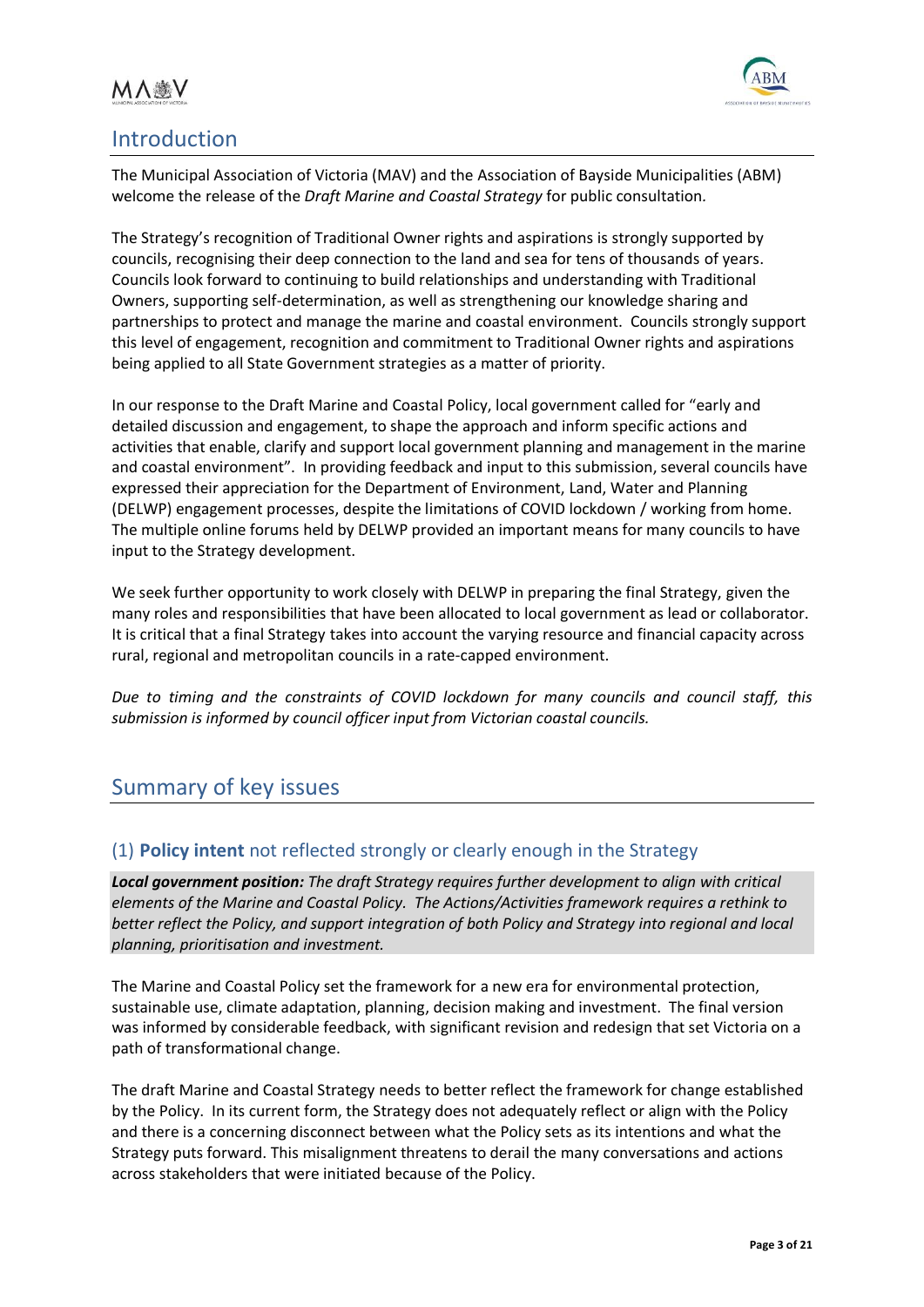MA變V



The Policy included:

- A *pathway to planning and decision making* clarifying how coastal land managers apply the principles and objectives of the Act. The logic of the Actions is inconsistent with the Planning and Decision Pathway of the Policy. Why does sustainable use and development come before climate adaptation in the draft Strategy? The ordering of Actions should be consistent with the Policy: Traditional Owner rights and aspirations, environment, climate adaptation, sustainable use and development.
- Stronger direction on climate change impacts, managing coastal hazard risk and adaptation responses – setting out *adaptation actions in order of consideration* providing greater clarity for councils in their planning and management responses. Activities need reflect the actions and order set out in the Policy. There are inconsistencies in the draft Strategy.
- A focus on cultural values and heritage sites however it is unclear how the identification, assessment (and reassessment), protection and management of cultural values and heritage sites will be resourced and addressed.
- A focus on coastal settlements however it is unclear in the Strategy how the policies will be achieved. For example, a review of coastal design guidelines or a ministerial direction? The vastly different framework of the Strategy (Actions / Activities) compared to the Policy chapters makes it difficult to find corresponding activities that clearly correlate with the Policy.

Councils would welcome the opportunity to further engage and support DELWP to revisit the structure and language intent of the Strategy, to bring greater alignment with the Policy. This is important not only for councils but for all agencies and organisations that need to draw on these documents to inform development of business cases for prioritisation and investment, strategic planning and decision making.

## **Action > activity hierarchy confusing**

The action > activity hierarchy used throughout the draft Strategy is confusing. The academic literature on "Theory of Activity" suggests that an activity is an overarching label for a suite of actions. It is confusing then having activities to support an action, when common logic suggests a multitude of actions will contribute to the activity.

That said, the similarity between activity and action makes it difficult to differentiate between the two. We suggest greater clarity would be achieved by using a different framework / language altogether, with clearer alignment to the Policy. An option could be reframing the 'Actions' as directions, and include overarching intended outcomes, supported by actions.

*Note: for the purpose of providing feedback on the draft Strategy, the current hierarchy of action > activity will be used.* 

# <span id="page-3-0"></span>(2) **Funding insufficient** to deliver on activities of the Strategy and address immediate risks

**Local government position:** Concern – the draft Strategy does not go far enough to address the current issues, risks and costs associated with managing the coast, in particular a coastline of ageing infrastructure, existing coastal damage, safety risks, beach renourishment and increasing coastal hazards in the face of climate change.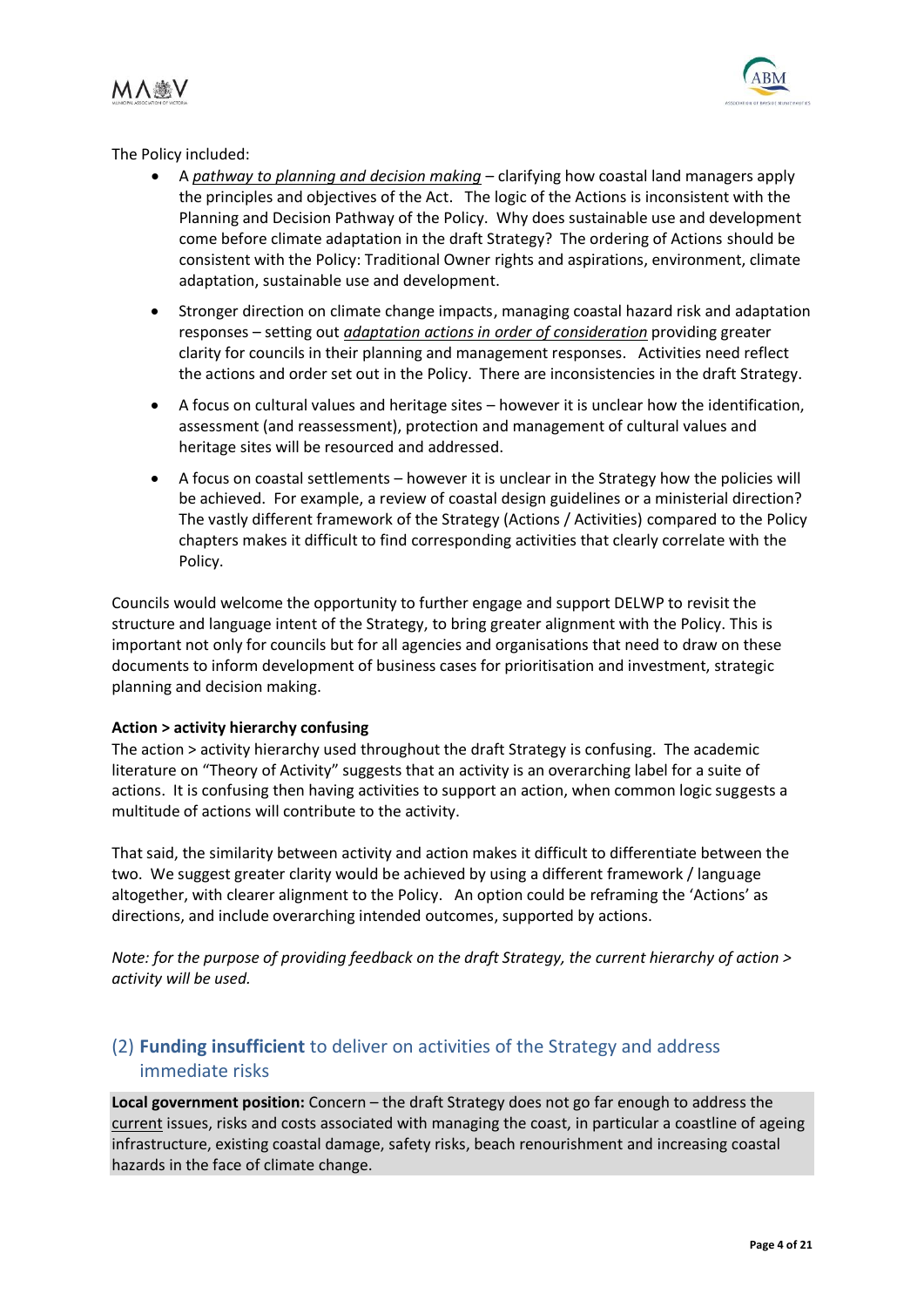# MA變V



Action 6 suggests that over the next five years we will focus on auditing – understanding funding sources, collating funding needs, developing economic accounts, looking at funding options and creating plans. Councils agree these activities are critical to future strategic prioritisation and targeted investment in our marine and coastal environment.

Councils are highly concerned, however, that for the next five years there is little evidence of any funding for the marine and coastal environment and no investment to address the critical issues facing the coast now. We cannot afford to review and plan for the next five years while our communities and coasts are dealing with immediate risks to cultural heritage sites, poor condition and safety risks of existing coastal assets, environmental degradation, and much more. It is understood that grant funds will be made available as part of the Victoria's Resilient Coast Program. The State needs to fast track development of this program and provide targeted support to councils in the immediate-short term as we progress development of what the future state-local partnership for coastal climate adaptation will look like.

The Activities in Action 6 appear to assume that councils, and other coastal Crown land managers have the necessary funds to maintain and manage the marine and coastal environment. It appears there is an underlying expectation that new funding can be sourced from councils or committees of management. This assumption is not correct. Councils are concerned there continues to be an expectation within State Government that local government will and can do more with less funds. It is unreasonable to expect that additional funds will be found within existing budgets in a ratecapped environment. While councils agree that all relevant stakeholders need to work together to manage the scale of the issues at play now and into the future, the draft Strategy infers much of the funding and land management falls to coastal councils. This is not in keeping with the scale of the issue and the role Victoria's coastline plays as a valued destination for all Victorians and Victoria's tourism industry.

The draft Strategy reads as requirements and commitments to action, yet not all activities have the funding or resources to be delivered. The Strategy must make clear which activities currently have funding, or funding is/will be made available versus unfunded.

Local governments are listed as lead or collaborator in 76% of the strategy actions – of the 51 listed actions, local government are lead for 8 and collaborator for 30. This assumes a level of resources and funding across local government that is not guaranteed within existing budgets, resource constraints and other priorities across all councils. Effective implementation of the strategy needs to recognise the variability across councils to resource and fund this work.

**Suggestion:** The Strategy must be expanded to include urgent prioritisation and investment of funds that address immediate critical issues. In addition, councils seek greater clarity in the Strategy on:

- differentiating state and coastal Crown land manager expectations to fund Strategy activities and actions
- expectations for financial or resource contributions from councils to support lead/collaboration on activities
- mechanisms for requiring other organisations / beneficiaries to co-fund or contribute.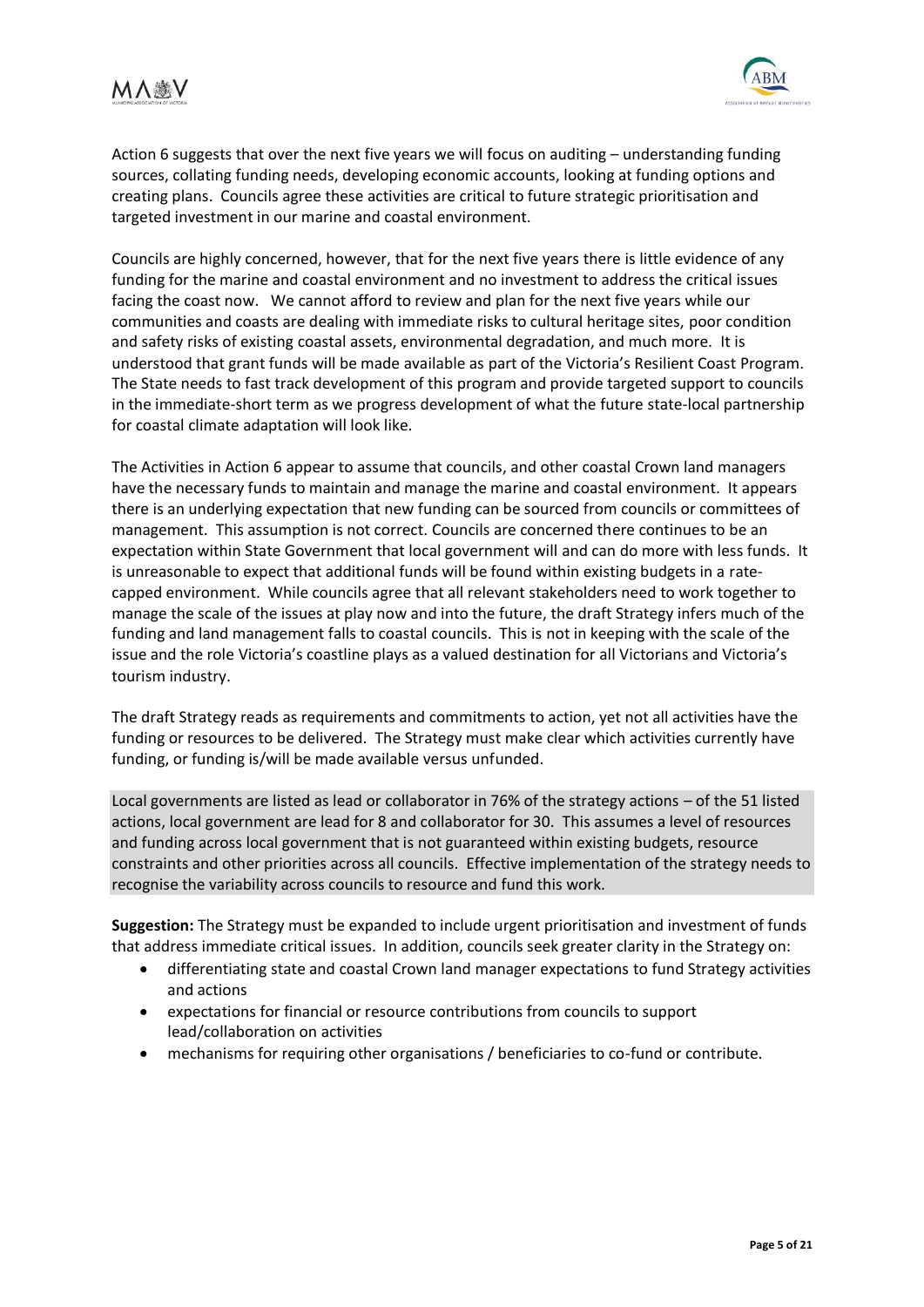

# <span id="page-5-0"></span>(3) Clear, concise **planning guidance** required

Councils welcome the comprehensive suite of activities to support adaptation to climate change.

Councils call for the State Government to assert their shared responsibility for protecting coastal communities and environments through clear and concise planning guidance and investment. This must include upskilling planners and decision makers in planning for coastlines and associated hazards. This is of high importance considering the liability risks for decision makers as the built environment's vulnerability to hazards increases.

Councils request that the State's coastal planning activities adopt a more consistent approach. This should be aided by Ministerial Amendments that drive important coastal planning projects across the State, as well as State-wide leadership on developing and applying a range of planning tools to protect vulnerable coastlines and communities from coastal hazards.

The application of flood and inundation amendments and coastal climate change amendments should follow a science-based amendment process. This should be aided by Ministerial intervention. Planning for coastal hazards should take a similar approach used to develop and implement bushfire overlays. This involves a State led initiative supported by strong data and science-based planning decisions which will give clarity and guidance for planners and land mangers along the coast.

# <span id="page-5-1"></span>(4) Other matters of concern

## **a. Maintenance and renewal of assets**

State Government and Council managed coastal infrastructure is functionally important and widely valued by Victorians, such as beach access points, jetties, wharves, boat ramps, training walls, revetments, and paths. The strategy does not appear to provide a clearly defined and strategic approach to addressing the significant costs to maintain and renew these assets, nor the liability and risk associated with aging infrastructure on our coast.

Councils are seeking specific activities in the Strategy that will provide direction for councils about how to manage existing assets, and communities at risk. It is suggested the strategy include development of a long term (10 year) financial plan that provides for maintenance and renewal of state and locally managed assets, based on the audit of all coastal assets.

## **b. Groundwater not mentioned in Strategy**

A ground water impacts study forms part of the Port Phillip Bay Hazard Assessment Project. This information is important for Councils due to the potential impacts of increased salinity levels in ground water as a result of sea level rise and the projected changes to ground water quality due to climate change. There does not appear to be any mention of groundwater in the draft Strategy which is at odds with other work undertaken by DELWP to date. The Strategy should include interventions to monitor and plan for ground water impacts on account to sea level rise into the future.

## **c. Role of local government in marine management**

Many councils are concerned / unclear what their role in marine management is, including the expectation of councils in the context of marine spatial planning? Engagement with councils is required to clarify the responsibility of councils to plan, manage and implement actions/projects in the marine environment. This issue has become critical for councils preparing Coastal and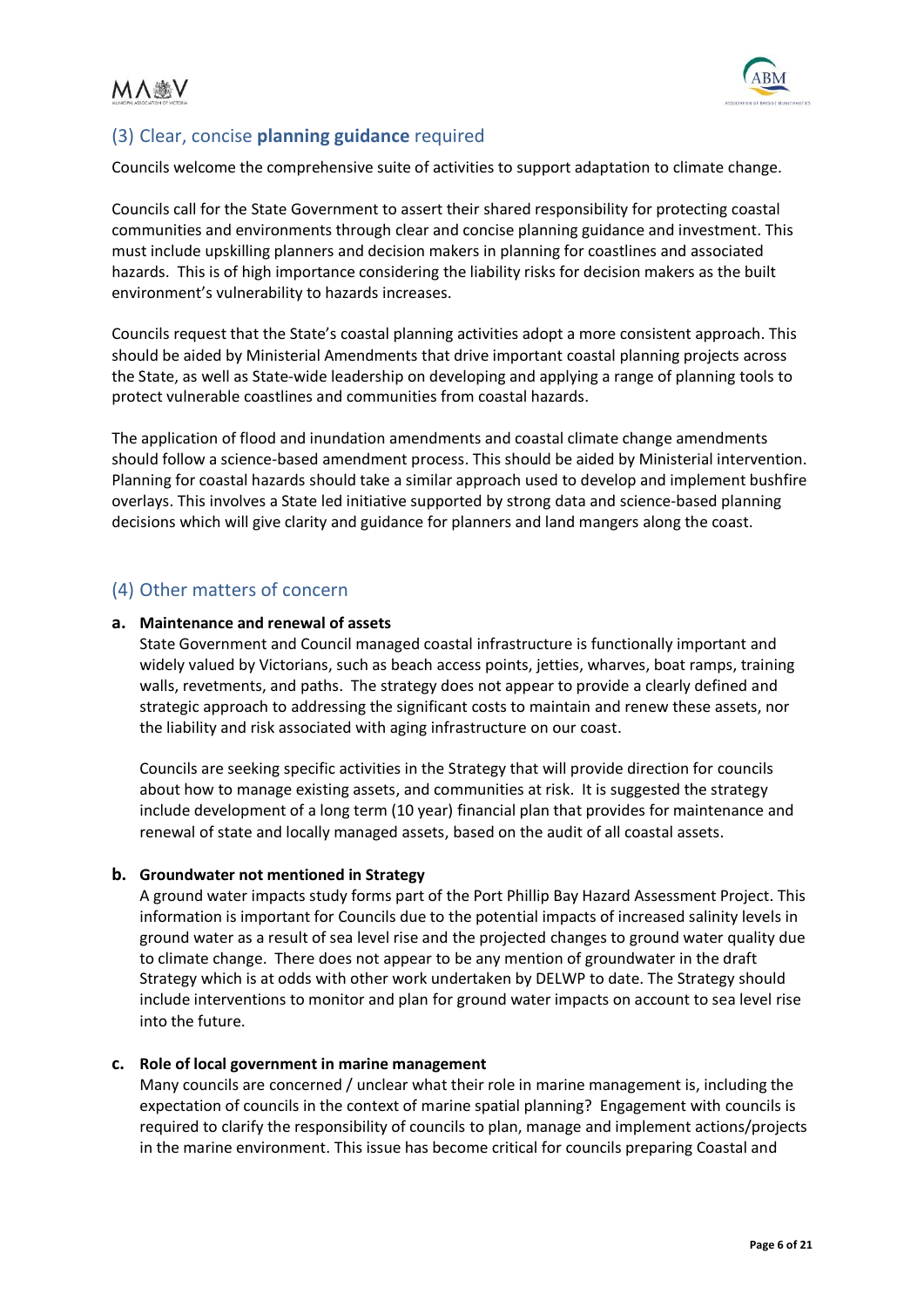



Marine Management Plans. An urgent response is required, which includes direct engagement with councils and clarity provided in the final strategy.

#### **d. Broadening the definition of the marine and coastal sector**

Achievement of the Policy and Strategy relies on involvement and investment from organisations and sectors that may not traditionally see themselves as part of the marine and coastal sector, including the development industry, tourism operators, transport (roads) providers, real estate agents, and more

Suggestion: propose that the Strategy needs to identify this broader definition of the marine and coastal sector as future planning, climate adaptation initiatives, partnerships and co-investment rely on their inclusion. This broader sector will play a critical role in growing and normalising the conversation of coastal climate change and adaption with the community.

### **e. Concept of this being Strategy 1 of 3 needs to be clearer**

Councils suggest the strategy needs to show the activities that are critical in the first five years, compared to those that are the foundation or framework for strategies 2 or 3. It's not clear which activities are achievable in the 5-year timeframe, or possibly critical to strategy 1 as a step towards achieving a longer-term outcome by 15 years? This needs to be made clear.

The timing for each activity could be used to communicate how it fits in the cycle across three strategies. For example, showing the timing in the context of immediate (short term), medium term (later stages of strategy 1), long term (starts in strategy 1 with flow on into strategy 2 and 3 where relevant).

Clarifying the timing across the Strategy would assist councils in their planning and budget cycles.

## **f. Strategy or a blueprint?**

Page 33, "Implementing and Evaluating the Strategy" suggests the strategy is a blueprint for investment. The Marine and Coastal Act requires a Marine and Coastal Strategy to be developed, outlining priority actions to achieve the Marine and Coastal Policy. The requirement is a Strategy, not a blueprint for investment. The language of a blueprint confuses the intent of Strategy.

#### **g. Language and clarity of intent**

Some of the activity statements are very broad, making them open to interpretation, which risks being interpreted as optional or limiting. This makes it difficult for councils to leverage off the Strategy to prepare business cases for investment, inform decision-making and support new partnerships. Activities would benefit from a described outcome, to ensure the full intent is understood and can be taken up.

**Suggestion:** the intent of activities needs to be clear, with direct and enabling language to support business cases, prioritisation and investment locally, as well as advocating for regionalstate investment. Activities need to be measurable. Actions need to include desired outcome to assist in clarifying the intent, and to support evaluation of activities against each action.

#### **h. Council engagement**

Council request that future engagement with local government in relation to strategy activities provide a minimum eight-week cycle to allow for a thorough review and report through council processes, especially for activities that require resources or funding from councils.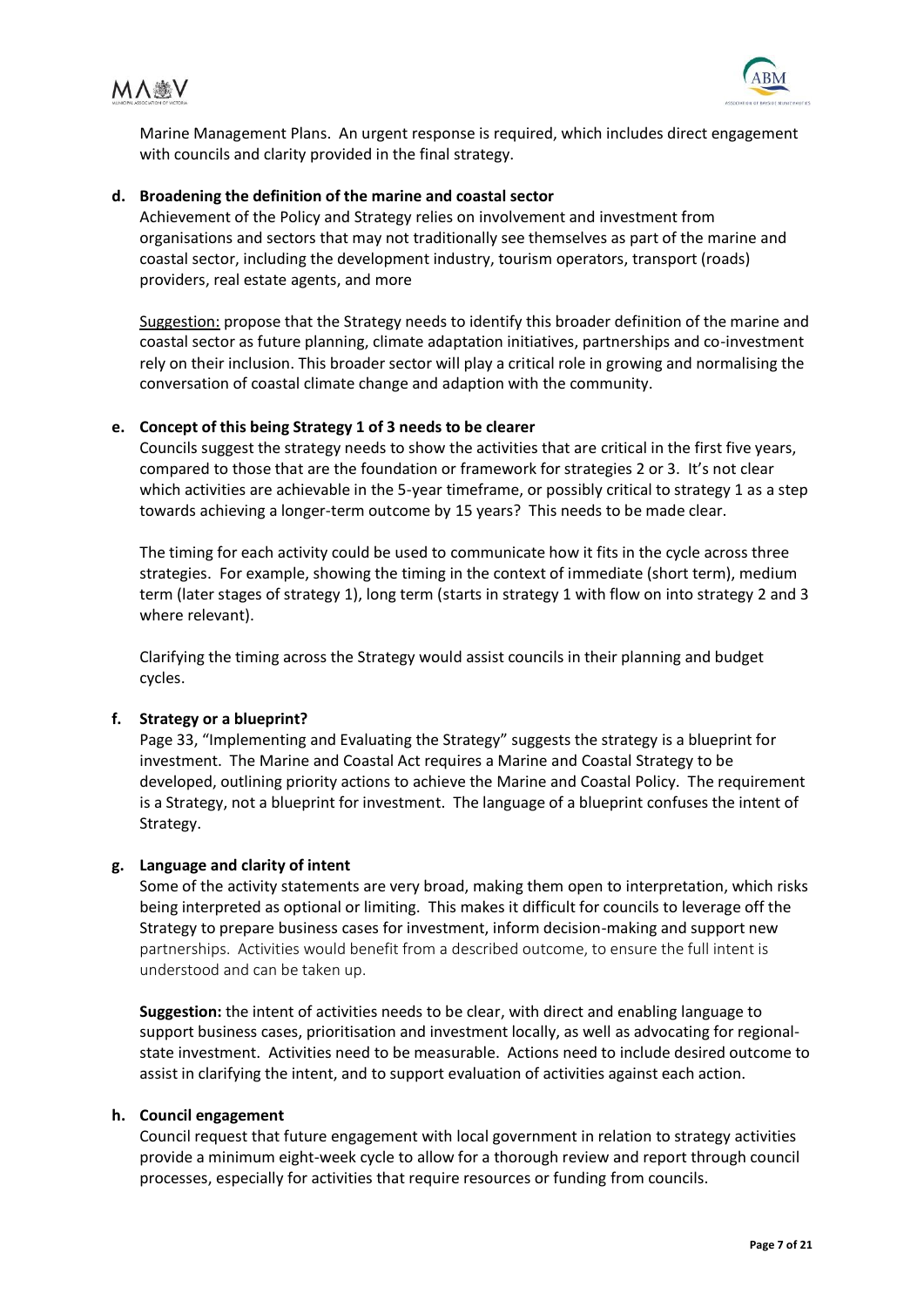

# Specific feedback on the draft strategy actions (and specific activities)

### **SUMMARY OF LOCAL GOVERNMENT RESPONSE**

**Action 1: Traditional Owners determine how their rights and obligations are embedded into planning and management of the marine and coastal environment**  *(refer to page 7)* 

#### *Position: support*

Action 1 is strongly supported by Councils.

#### **Key issues**

Traditional Owners face considerable funding constraints, with limited resources (people and funds). How will critical work like assessment / reassessment and protection of high priority / high risk cultural heritage sites be funded? The Strategy needs to address the significant investment required to support Traditional Owners to resource (lead, participate and partner) across all the activities identified. Without adequate resourcing achievement of these, and other activities listed in the Strategy, will become a significant constraint on Traditional Owner groups, relationships and outcomes being achieved.

<span id="page-7-0"></span>In the introductory sections "Traditional Owners will be supported to" Councils support the list of activities and offer an additional one. Councils strongly support the need to strengthen the relationship/partnership between Traditional Owners and marine and coastal land managers. Many of the activities listed in the strategy require a strong working partnership with Traditional Owners. Councils are seeking support from Traditional Owners to guide this partnership, to ensure Councils build relationships that foster respect and understanding of aspirations, acknowledging rights, culture, knowledge and practices on Country.

#### **General comments**

• On a case-by-case basis, a Registered Aboriginal Party (RAP) may choose to partner or provide advice to a local government, usually on a fee for service basis. There is no requirement for the RAP to provide comment or advice to management agencies, yet the Policy / Strategy requires (and Council support) greater Traditional Owner respect and recognition. This presents real and practical difficulties to any management agency trying to find a representative voice of Traditional Owners. In addition, a RAP may not have the resources and/or expertise to be able to respond to the vast number of planning and management decisions encompassed by this policy. This issue was also raised in the MAV-ABM Policy submission.

| <b>Activity</b>  | Comment                                                                                                                                                                                                                                                                                                                                                                  |
|------------------|--------------------------------------------------------------------------------------------------------------------------------------------------------------------------------------------------------------------------------------------------------------------------------------------------------------------------------------------------------------------------|
| 1.1              | Does cultural mapping extend to the marine environment?                                                                                                                                                                                                                                                                                                                  |
| 1.2 <sub>2</sub> | Councils request the strategy identify activities that guide how sites of Aboriginal value and heritage at risk from coastal processes will be strategically<br>protected and managed, as this is beyond the resources of an individual council. This may be better addressed in other Actions, not Action 1 respecting it has<br>been determined by Traditional Owners. |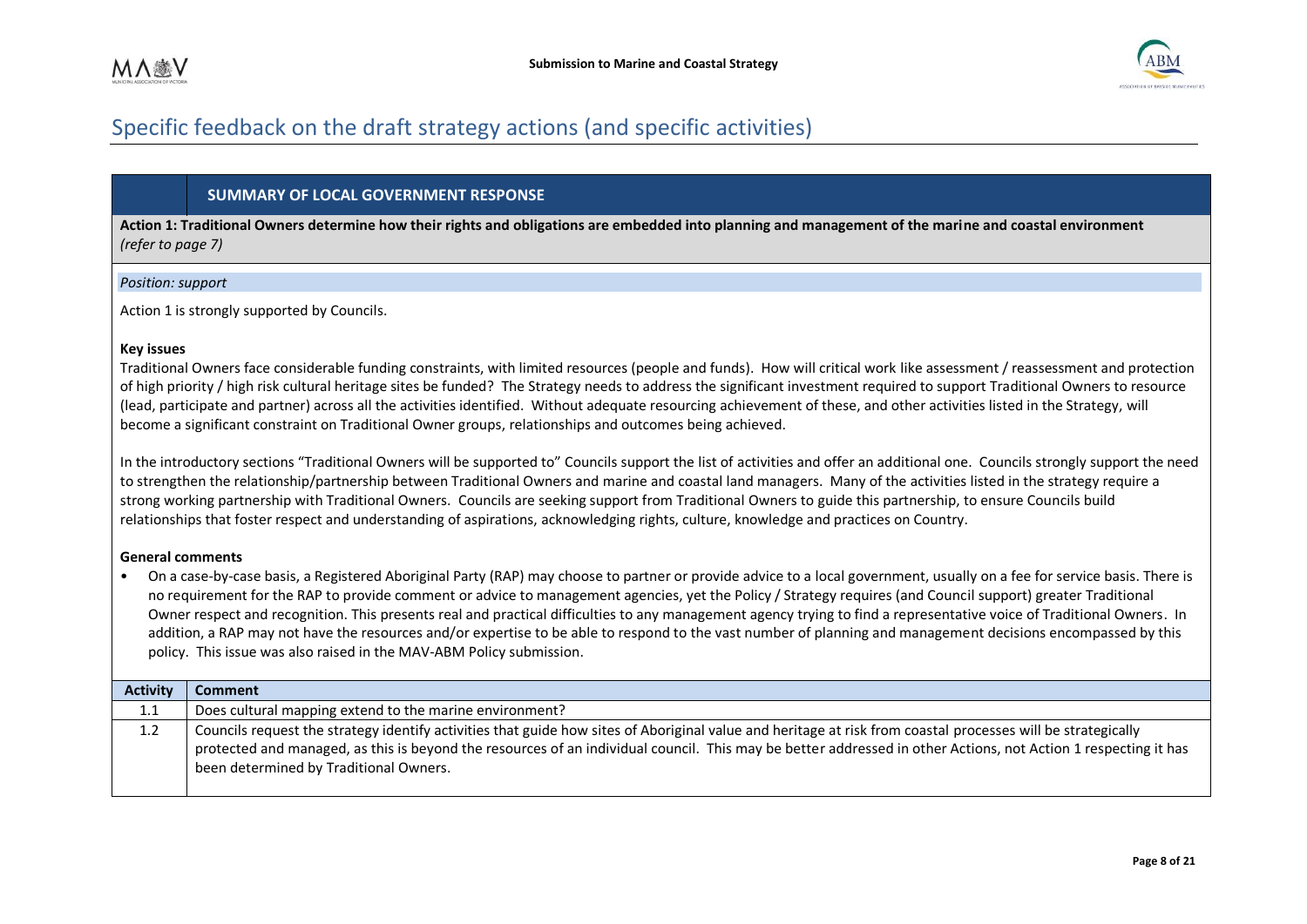

**Action 2: Improve the condition and connectivity of habitats and respect and care for our marine and coastal areas**  *(refer to page 11)* 

#### *Position: in principle support, with further clarification required.*

#### **Key issues**

The introductory text suggests that "respect and care" of our marine and coastal environment will improve with increased community understanding. Improved respect, care and understanding can also be built through the controls, planning provisions, requirements on the way these habitats are protected / used / managed. It is not enough to hope that the improvements will come through understanding. Someone can understand and still not act any differently. The language in this section relating to community must directly address the need for a healthy marine and coastal environment, as it underpins everything else this Strategy sets out to achieve.

Research and advice on specific impacts of climate change, such as changes in sea temperature and sediment movement, is required to better inform future planning and management of critical habitats.

#### **General comments**

It is unclear if reference to CMAs refers to Melbourne Water in the Port Phillip Bay context? Where it relates to strategic plans and responsibilities this clarification is important, particularly for the councils in Port Phillip Bay in understanding who is leading or partnering in this work.

Suggestion: It would help if there was a way to show which terms are found in the definitions section, so you know to look.

| <b>Activity</b> | <b>Comment</b>                                                                                                                                                                                                                                                                                                                                             |
|-----------------|------------------------------------------------------------------------------------------------------------------------------------------------------------------------------------------------------------------------------------------------------------------------------------------------------------------------------------------------------------|
| 2.1             | How will this work be resourced in Port Phillip Bay where the current CMA doesn't cover estuaries and wetlands, Melbourne Water does.                                                                                                                                                                                                                      |
|                 | Suggest local government as a collaborator to this activity.                                                                                                                                                                                                                                                                                               |
| 2.3             | Strongly support this activity.                                                                                                                                                                                                                                                                                                                            |
|                 | Suggest this activity is broadened to protect existing habitat, and not just future migration of habitat.                                                                                                                                                                                                                                                  |
|                 | The length and complexity of language in this sentence makes it difficult to understand the intent. Who's plans and controls are being referred to? What<br>linkages, what migration? What is the future climate change projection mapping referred to here? There is important context and simplification needed to<br>make this activity comprehendible. |
|                 | The definition provided at the end of the Strategy document doesn't really help define the context of this activity.                                                                                                                                                                                                                                       |
|                 | Suggest Parks Victoria also need to be part of the lead for this activity given it involves marine habitats.                                                                                                                                                                                                                                               |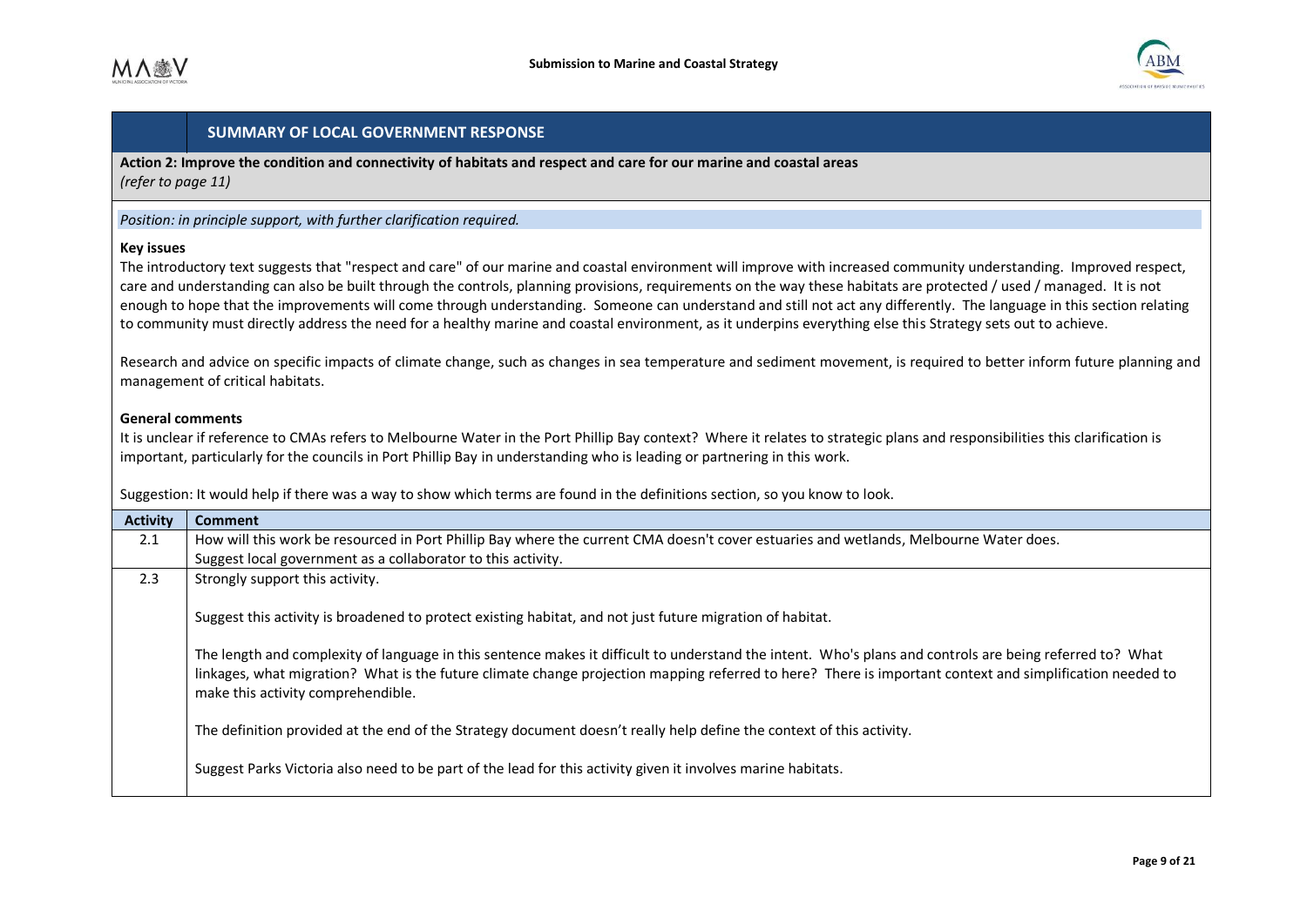

|                                                                                                               | <b>SUMMARY OF LOCAL GOVERNMENT RESPONSE</b>                                                                                                                                                                                                                                                                                                                                                                                                                                                                                                                                                                                                                                                                                                                                                                      |
|---------------------------------------------------------------------------------------------------------------|------------------------------------------------------------------------------------------------------------------------------------------------------------------------------------------------------------------------------------------------------------------------------------------------------------------------------------------------------------------------------------------------------------------------------------------------------------------------------------------------------------------------------------------------------------------------------------------------------------------------------------------------------------------------------------------------------------------------------------------------------------------------------------------------------------------|
| 2.4                                                                                                           | Strongly support this activity, with suggested modifications.                                                                                                                                                                                                                                                                                                                                                                                                                                                                                                                                                                                                                                                                                                                                                    |
|                                                                                                               | Does 'landowners' refer to private landowners or land owned by councils, or others?                                                                                                                                                                                                                                                                                                                                                                                                                                                                                                                                                                                                                                                                                                                              |
|                                                                                                               | This overarching Action is about "condition and connectivity" - we want to incentivise landowners to do more than just allow migration. We want them to<br>improve and protect condition and connectivity of important habitats. This activity is currently too narrow.<br>Query why landowners are listed in the Activity, but not represented in the Lead/Collaborate section? This relates to our general comments above - that a<br>broader range of stakeholders, beyond the traditional marine and coastal organisations needs to be represented in the Strategy.<br>Suggest adding to 2 <sup>nd</sup> dot point within the brackets - "and other sustainable practices" as not all situations will be suitable to nature-based adaptation but may<br>still offer condition and connectivity improvements. |
| 2.5                                                                                                           | This activity, and other references to blue carbon (eg. 2.6) should include teal carbon                                                                                                                                                                                                                                                                                                                                                                                                                                                                                                                                                                                                                                                                                                                          |
| 2.7                                                                                                           | Suggest Parks Victoria are a collaborator for this activity, given role in marine parks<br>Why just the Port Phillip Bay Environmental Management Plan? Are there EMPS for other bays and coastal areas?<br>Suggest the Strategy 'Monitoring, Evaluation and Reporting Framework' reference and integrate the findings of the Port Phillip Bay Environmental<br>Management Plan 5-yearly evaluation (2022-2023).                                                                                                                                                                                                                                                                                                                                                                                                 |
| 2.8                                                                                                           | Not supported in current form<br>This suite of actions describes the status quo. It needs to bring innovation and modern approaches to how we connect the community to the coast and build<br>respect and care. Suggest this activity must include things like campaigns about our coastal values and treasures, social media, competitions, promotion,                                                                                                                                                                                                                                                                                                                                                                                                                                                          |
|                                                                                                               | enforcement campaigns, etc. Education needs to move beyond school kids and community volunteers - educating the general public, professions, sectors,<br>user groups, etc. This activity needs to be action based. It reads as 'encourage and support', which can be interpreted as optional.                                                                                                                                                                                                                                                                                                                                                                                                                                                                                                                    |
| 2.8(a)                                                                                                        | This activity is too broad - lots of organisations, if they want to, can deliver something or nothing? Is this an activity or a request?<br>This activity requires a clear lead to initiate and drive outcomes.                                                                                                                                                                                                                                                                                                                                                                                                                                                                                                                                                                                                  |
| 2.8(c)                                                                                                        | Encourage compliance? Respect and care, in some instances, might be driven by enforcement and compliance related initiatives. Direct language is critical.<br>Promoting rules and regulations and enforce compliance where and when it's applicable.                                                                                                                                                                                                                                                                                                                                                                                                                                                                                                                                                             |
| 2.8(e)                                                                                                        | In principle support, requires rewording to clarify importance of scientific rigour and fit for purpose.<br>Good citizen science provides rigorous, valuable data. Growing the range of programs without any context of the need for good scientific rigour and fit for<br>purpose programs leads to lots of money invested in programs that don't deliver valuable outputs.<br>Suggest this activity references universities and cooperative research centres who also lead citizen science programs and are important research partners                                                                                                                                                                                                                                                                        |
| Action 3: Support sustainable use and development of the marine and coastal environment<br>(refer to page 15) |                                                                                                                                                                                                                                                                                                                                                                                                                                                                                                                                                                                                                                                                                                                                                                                                                  |
| Position: in principle support                                                                                |                                                                                                                                                                                                                                                                                                                                                                                                                                                                                                                                                                                                                                                                                                                                                                                                                  |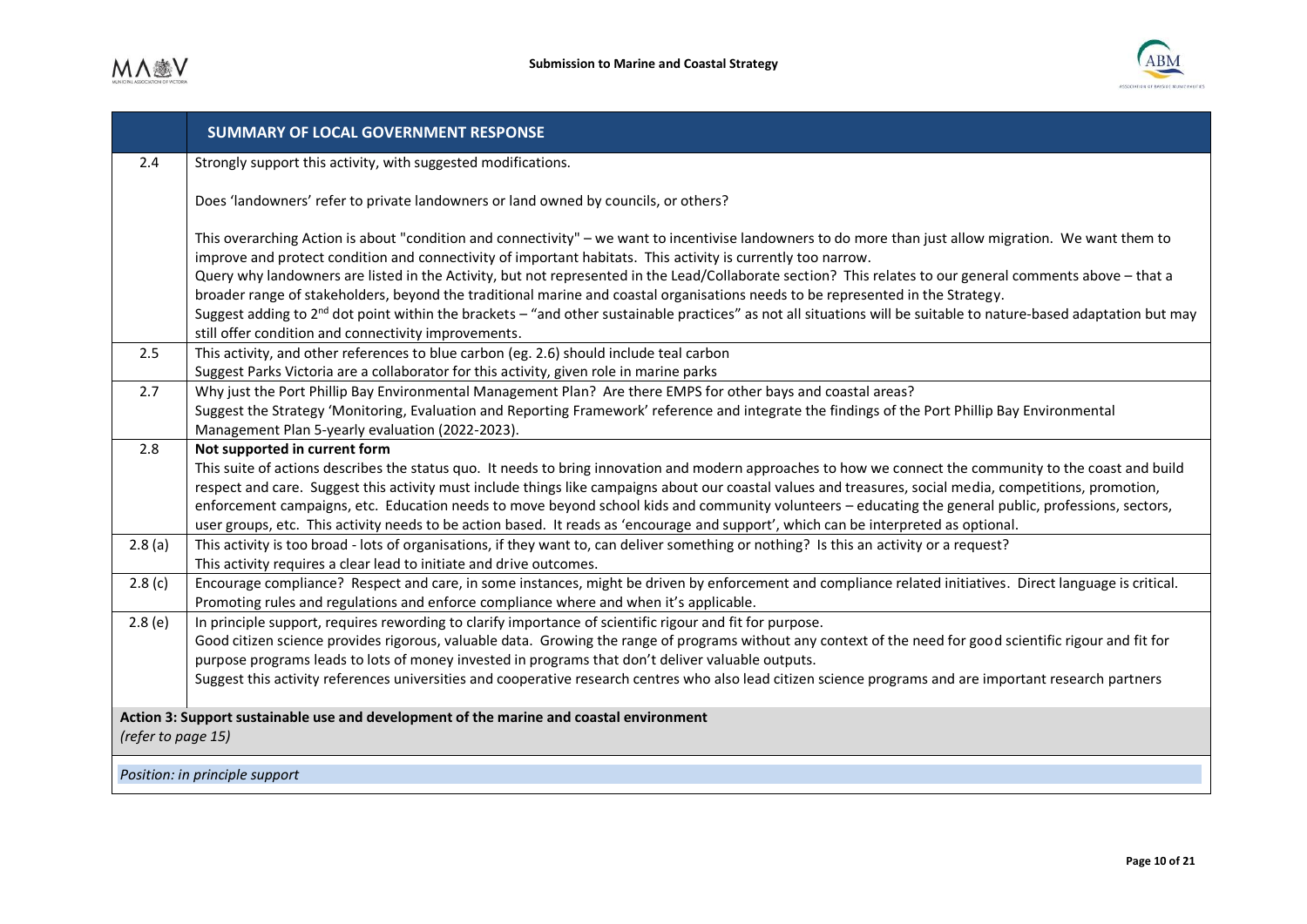

#### **Key issues**

The description of this action outlines that coastal infrastructure is important for a range of reasons to a range of users, and that we need the appropriate frameworks to protect and enhance them. The activities listed go into detail regarding port infrastructure strategies, boating facilities strategy, a dredging review, and a number of other items that relate to these but also broader issues around investment frameworks, training and capacity too; however, it misses a range of other coastal infrastructure assets that are of great importance to coastal users and asset managers (particularly councils).

These assets include, but are not limited to, surf-clubs, toilet blocks and change rooms, coastal pathways, trails, walks and recreation reserves, historic sites etc that also require adaptation frameworks and investment. Councils are often key managers of these assets and are already dealing with having to relocate some of this infrastructure, or better adapt it - however there are not activities under this action that relate. The strategy must cover the full range of coastal assets and infrastructure, rather than those that relate to specific interest groups (ie. boat ramps).

Query why sustainable use and development (Action 3) comes before adapting to climate change (Action 4)? This is not in line with the Marine and Coastal Policy Planning and Decision Pathway that shows decisions are made with resilience and adaptation to climate change being considered before sustainable use and development. Suggest this order needs to be reconsidered to be consistent with the Policy.

Action 3 need to directly address the Marine and Coastal Policy 9.4and 9.5 (p47) relating to "prevent, manage and minimise risk from the introduction and spread of marine pests, invasive species and disease" and "prevent, manage and minimise risk of pollutions and discharge from industry use and development in the marine environment".

In relation to the introductory comments about access to use of tools and information, it is suggested users (often local government) will require training, guidance, and access to expertise to develop skills and capacity. Councils agree, and support this statement, but raise the following concern – frequently tools and guidelines get funded, but without any budget to support access, training and use. Suggestion: this action must reflect that these tools (and any future ones) must factor in the costs to provide training, guidance, etc, or they should not be funded. The investment is wasted if dissemination to the target user groups is not part of the project. It should be nonnegotiable criteria for investment.

This Action is an opportunity to reinforce and planning and decision pathway, ensuring use and development adheres to the Policy objectives and the Act.

Concern several activities in Action 3 relate to pilot, evaluate, determine feasibility without reference to implementation within the 5-year Strategy? If an activity is determined to be feasible, or the pilot successful then it is reasonable to expect implementation or rollout to commence. Suggest activities in Action 3 being reconsidered and clarity provided about timeframes to implementation.

A much broader range of stakeholders needs to be engaged in this Action – identified as key collaborators to achieving sustainable use and development on the coast. Such as, development industry, tourism industry, owner builders, consulting industry, etc.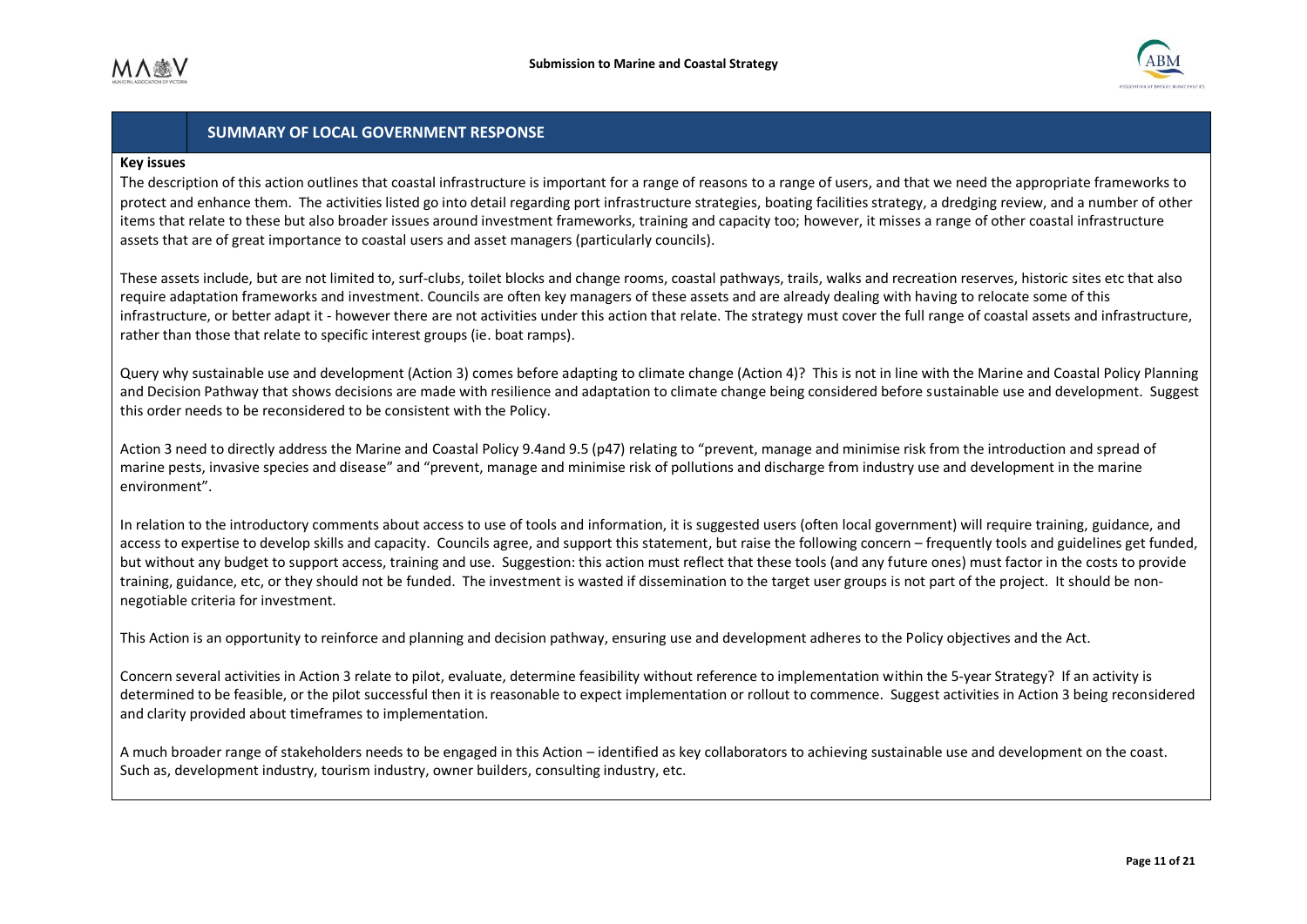

#### **General comments**

In the first introductory paragraph, the sentence starting "To continue having these opportunities now and into the future….." isn't clear? Maintaining the health of the environments we rely on needs to be embedded when we plan. There are too many concepts being conveyed. Suggest, planning and managing the impacts of use and development on the coast must put the health (protection) of our marine and coastal environments. This is an opportunity to link back to the Planning and Decision Pathway (step 2) where intrinsic values, good and benefits of the marine and coastal environment are protected and enhanced.

Query why the Action (and activities) relating to use and development does not reference the Siting and Design Guidelines or the Marine and Spatial Planning Framework? Linking the various guidelines and tools to the Strategy provides much greater clarity and direction for councils, and other coastal Crown land managers responsible for applying and implementing these tools.

Query why the community are not identified as a key stakeholder in sustainable use and development. The interface for councils in development on the coast is the community. What initiatives are being driven through the strategy to improve awareness and understanding in the community of what is and is not sustainable use of the coast?

| <b>Activity</b> | <b>Comment</b>                                                                                                                                                                                                                                                                                                                                                                                                                                                                                                                           |
|-----------------|------------------------------------------------------------------------------------------------------------------------------------------------------------------------------------------------------------------------------------------------------------------------------------------------------------------------------------------------------------------------------------------------------------------------------------------------------------------------------------------------------------------------------------------|
| 3.1             | This Activity should be expanded beyond environment/natural environment outcomes but also ecologically sustainable development outcomes e.g.<br>renewable/low carbon materials for boating infrastructure, sustainable and low/no impact management practices.                                                                                                                                                                                                                                                                           |
|                 | This list of activities should be restructured to align with the Policy Planning and Decision Pathway - the Traditional Owner dot point needs to be listed first,<br>followed by optimising environmental (and ESD) outcomes, then climate adaptation, then existing plans. Another opportunity to link Strategy to the Policy.<br>This suggestion applies to a lot of other activities throughout the Strategy.                                                                                                                         |
|                 | Query why this activity doesn't reference Marine Spatial Planning? Wouldn't a Recreational Boating Strategy be expected to be part of integrated and<br>coordinated planning and management in the marine environment?                                                                                                                                                                                                                                                                                                                   |
|                 | Is the reference to "local place-based plans" (2 <sup>nd</sup> dot point) referring to local government plans eg. CMMPs? If so, local government should be listed as a<br>collaborator.                                                                                                                                                                                                                                                                                                                                                  |
|                 | Recommend local government should be a collaborator. Also, possibly CMAs for recreational boating on inlands waters?                                                                                                                                                                                                                                                                                                                                                                                                                     |
| 3.2             | A local ports framework must consider the implications to local port and land managers such as: increased use of ramps, parking and increased maintenance<br>costs, impact of increased boating on other land-based user groups (ie. increased traffic congestion, larger carparks and loss of coastal values). A local ports<br>framework needs to drive adaptable spaces that can be used by other user groups outside of peak boating times (ie. smaller sealed parking and larger overflow<br>open space areas, drop off zone, etc.) |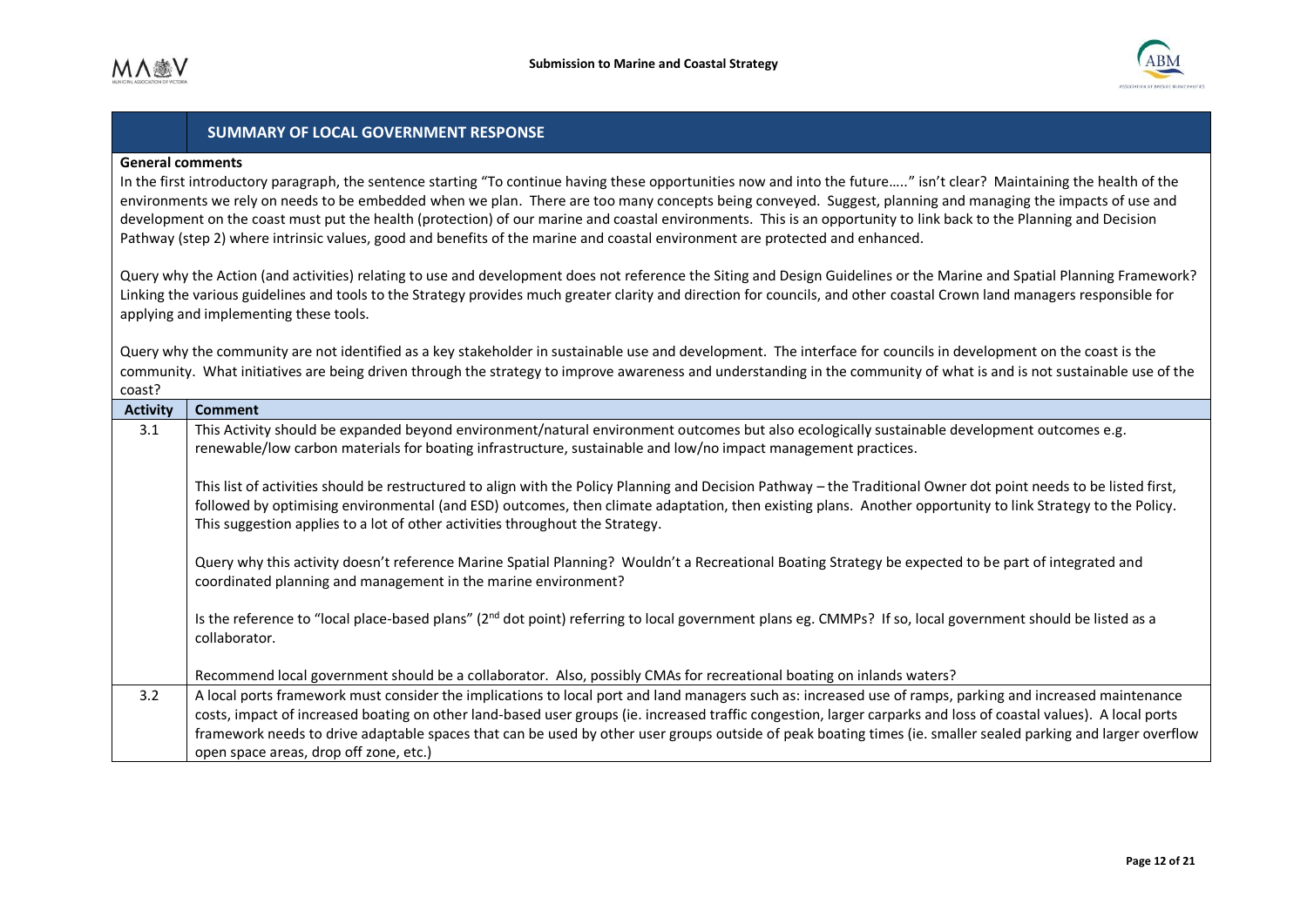

|        | <b>SUMMARY OF LOCAL GOVERNMENT RESPONSE</b>                                                                                                                                                                                                                                                                                                                                                                                                                                                                                                                                                                                                   |
|--------|-----------------------------------------------------------------------------------------------------------------------------------------------------------------------------------------------------------------------------------------------------------------------------------------------------------------------------------------------------------------------------------------------------------------------------------------------------------------------------------------------------------------------------------------------------------------------------------------------------------------------------------------------|
| 3.3    | The timeline for the finalisation of the Victorian Ports Strategy for the commercial ports sector is 2022. This is prior to the planning benchmarks for sea level<br>rise (2023), and completion of state-wide hazard maps (2024) and planning scheme amendments (2026). This will have significant implications to future<br>boating and port adaptation options and associated impacts on adjoining Crown land and residential properties.                                                                                                                                                                                                  |
|        | The Ports Strategy needs to implement best practice environmental management, not just "aim" for it. This action is not supported if the intent it only to aim<br>and manage. It needs to include protection and management, such as avoiding development of areas of environmental significance / high biodiversity values.                                                                                                                                                                                                                                                                                                                  |
|        | How will a Victorian Ports Strategy will support Victoria's transition to a zero-emission target? Strong economic drivers need to be balanced with consideration<br>of fossil fuel industries such as new gas infrastructure, and how the Victorian Ports Strategy can assist in transitioning our economy away from fossil fuel<br>industries. Local Governments are working with the State Government to reduce gas emissions on the demand side e.g. new developments, however, there<br>appears to be insufficient drivers to transition away from fossil fuels on the supply side and associated gas industries within Victoria's Ports. |
|        | What is an adaptation pathway to a thriving future for the sector? The directive and output is not clear. What is the actual activity?                                                                                                                                                                                                                                                                                                                                                                                                                                                                                                        |
| 3.4    | Consider implementation trials across three different coastal compartments rather than distinct organisations. Enable partnership and sharing learning, rather<br>than further siloed work. Suggest this activity needs wider implementation or a rollout program within this five-year Strategy.<br>Suggest this trial be highlighted like the other 'case study' breakout box in the Strategy.                                                                                                                                                                                                                                              |
| 3.5    | The preparation of Coastal and Marine Management Plans should have clearer timeframes for their development and review. This activity (or Action 6) must<br>provide guidance on funding avenues for implementation, as without adequate resourcing CMMPs will become outdated and ineffective in influencing<br>investment priorities along the coast. The cost to fully resource CMMPs is beyond the financial capability of councils.                                                                                                                                                                                                       |
|        | Language is misleading - could be read that Coastal and Marine Management Plans only need to align with Traditional Owner needs. Suggest, new wording<br>should include that development of Coastal and Marine Management Plans needs to be in accordance with the Coastal and Marine Management Plan<br>Guidelines. These Guidelines needs to be referenced. They also need to be drafted for consultation with councils and Committees of Management and<br>released as a matter of urgency.                                                                                                                                                |
| 3.6    | In the space of 5 years can we implement the piloted system across other relevant areas? Why stop at evaluate?<br>Query what is meant by "high use marine and coastal areas"? Recommend the activity considers low volume use areas with higher environment significance as<br>well.                                                                                                                                                                                                                                                                                                                                                          |
| 3.?    | Collaboration should extend to Commonwealth Government as well as coastal land managers from other States. Expand on existing hubs such as Coast Adapt<br>to create a centralised knowledge base.                                                                                                                                                                                                                                                                                                                                                                                                                                             |
| 3.9    | Support: Councils welcome investment in training and capacity building to support consistent understanding and application of guidelines, processes, etc. It is<br>important these initiatives recognise the variability of resources across councils to resource this.                                                                                                                                                                                                                                                                                                                                                                       |
| 3.9(b) | Councils support this activity and welcome the opportunity to strengthen capacity to partner with traditional Owner groups                                                                                                                                                                                                                                                                                                                                                                                                                                                                                                                    |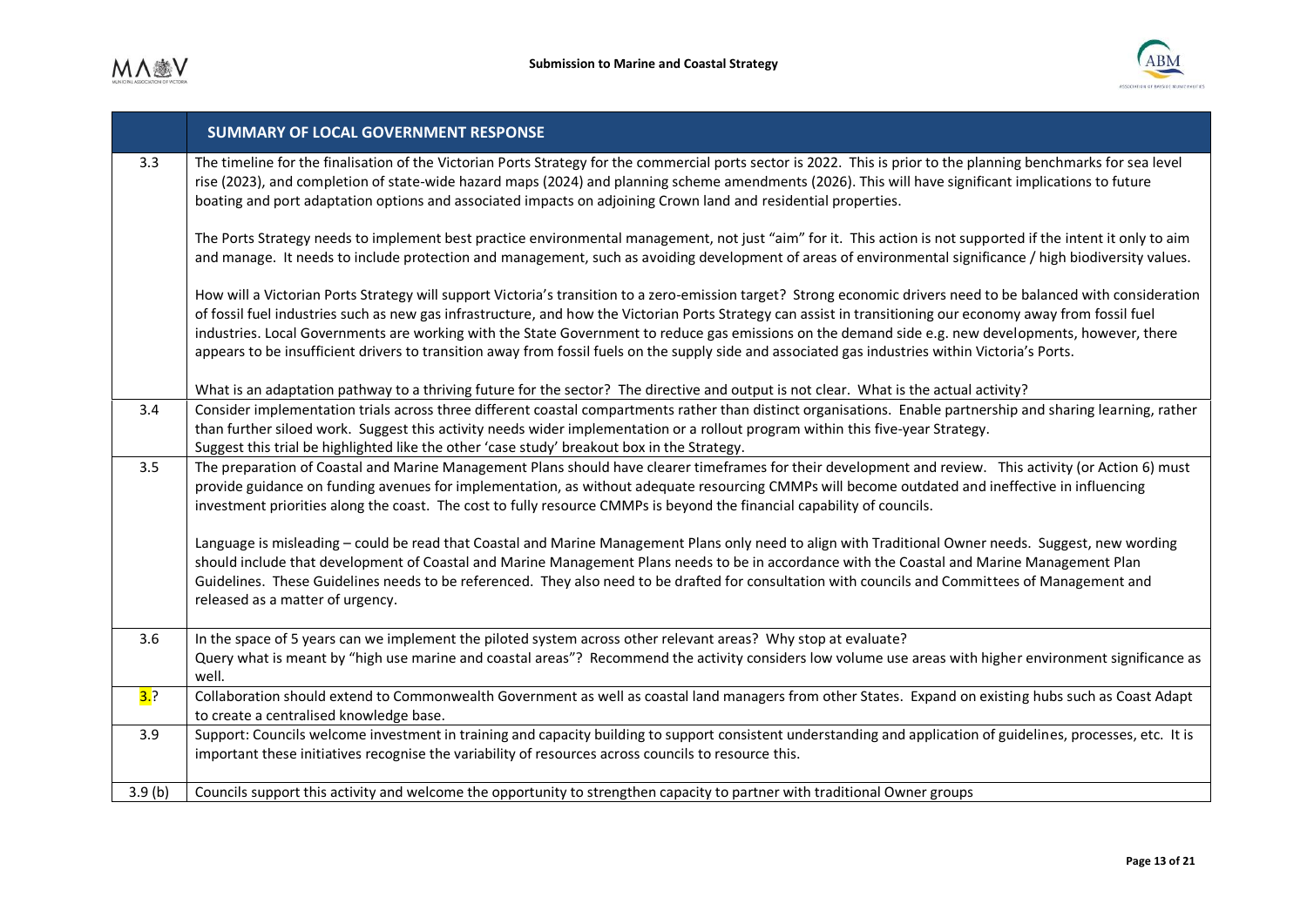

**Action 4: Adapt to impacts of climate change**  *(refer to page 19)* 

#### *Position: in principle support, with concern*

Councils welcome the establishment of coastal erosion advisory support. Erosion modelling is a rapidly developing science, and it is evident that there is a lack of available data, such as the source and movement of sediment, at the resolution required to model problematic sites. There is still too much reliance placed on hindcasting shoreline position to map erosion hotspots. Councils request involvement in the design of the erosion advice program, to ensure it meets the needs of councils and addresses the issues and site-based advice that is required. There is also opportunity for this advice to include direction of application of nature-based approaches or alternative solutions to hard engineering.

Action 4 must have clear, articulated alignment to the Adaptation Pathways in the Marine and Coastal Policy. This approach should be highlighted as a key management approach and informed by hazard maps at the resolution required for local planning where individual allotments can be identified. Development and adoption of a specific coastal hazard overlay should be considered. Nature-based coastal protection solutions need to feature more prominently in the Strategy, including use of economic and policy instruments to incentivise the approach to coastal protection.

The concept and relevance of Regional and Strategic Partnerships (RASPs) has little mention in the Strategy, despite being clearly identified in the Act and Policy as a key mechanism for delivery. Some activities identified in the strategy could be further explored or delivered through the establishment of a RASP, such as coordinating monitoring, sampling and analysis at the scale required. Application of RASPs would also be valuable tools for supporting integrated and coordinated strategic planning, such as partnering with neighbouring management agencies to undertake coastal and marine management planning and adaptation strategies. There need to be greater mention and application of RASPs in the Strategy.

#### **Key issues**

The activities set out important plans, projections, communications, networks, reviews, maps. These are all useful tools to support councils in their planning and capability. We welcome the opportunity to work closely with DELWP on these activities. Councils welcome the establish of the coastal erosion advice in the Strategy. Councils require advice, guidance and funding on site specific erosion issues, and direction on determining appropriate soft engineering and nature-based erosion solutions; and guidance on consultancy practices who have successfully designed and delivered successful interventions.

This Action appears to focus on longer term tools and supports for adapting to climate change. There appears to be few initiatives that support coastal land managers to address the immediate shorter-term issues facing our coast from climate change. Feedback from councils through the Policy consultation and subsequent strategy engagement highlighted the significant issue, risk and costs to councils managing the immediate and impending impacts. It is assumed that perhaps this guidance and support to manage current, short-term impacts of climate change might be embedded in the Victoria's Resilient Coast Program? Further commentary on this program (or the other relevant activities) would be useful in the introduction to address these concerns.

Reference to the Planning and Decision pathway is integral to this action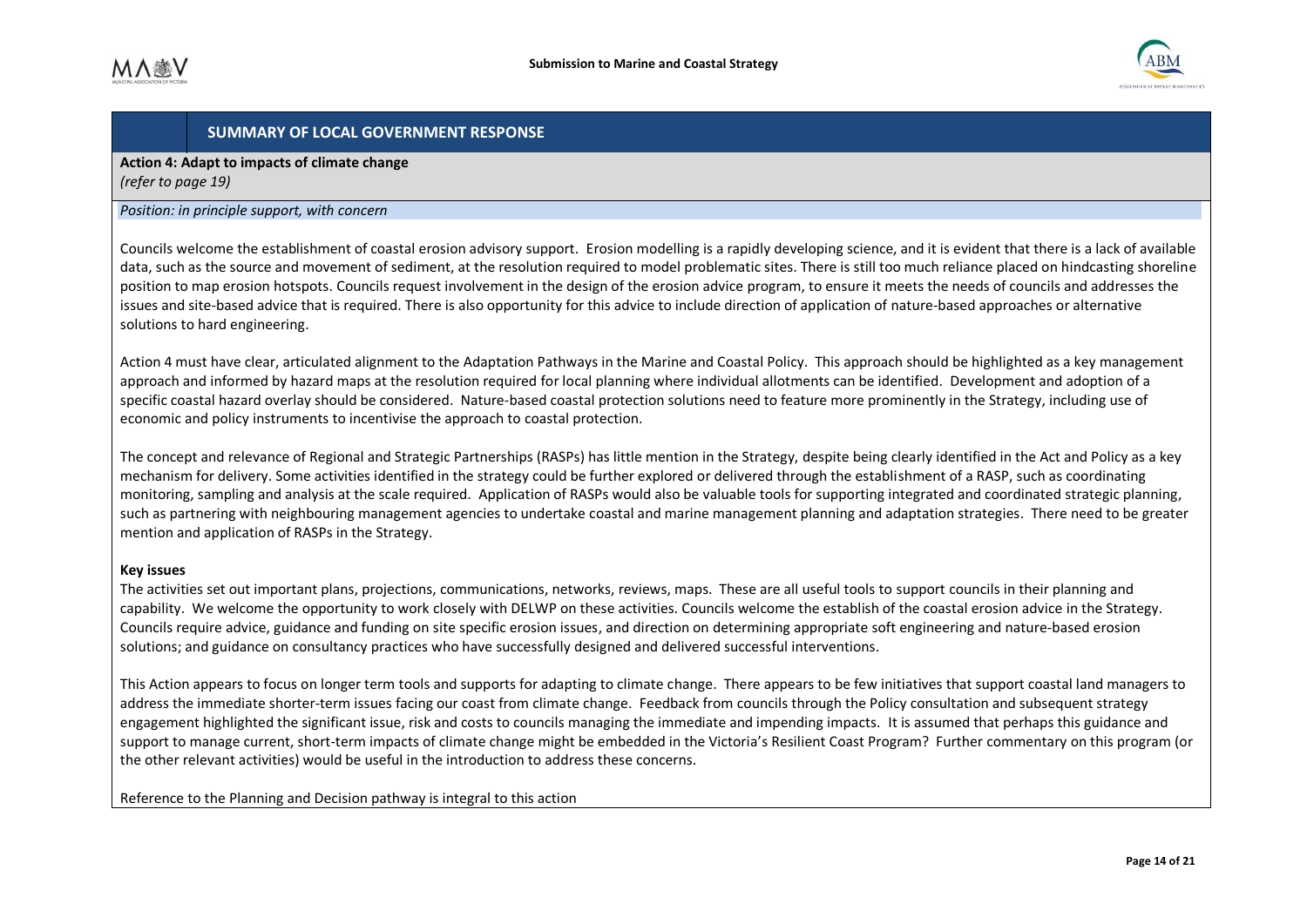

#### **General comments**

Suggest the opening paragraph for the introduction should be paragraph #3. The Action is adapting to climate change – what are the changes to our coast and why do we need to adapt the way we live, work and use the coast, etc. Suggest a shortened version of change and resilience provided at the end of the introduction for context, but not critical.

Introduction needs to include reference to impacts of coastal climate change on sites of cultural heritage significance and sites of high environmental value.

The Marine and Coastal Policy states the 2008 0.8m sea level rise benchmarks would be updated as part of the Marine and Coastal Strategy. The Strategy must resolve the potential for conflicting advice - referring back to the Coastal Policy for updated sea level rise benchmarks. The draft Strategy 'frequently asked questions' currently states 'Revised modelling is underway and will be incorporated into the Policy.

Suggest reference to 'normalising conversation on climate change' be broadened to normalising our response to climate change impacts to focus on the positive outcomes from mitigating the risks to people, adapting our assets and protecting ecosystems'.

Question how Action 4 supports and complements the Climate Change Strategy 2021? The Strategy has little to no mention of marine or coast, or climate impacts on the coast? The single mention of coast in that strategy is about the opportunity for blue carbon. What are the actual complementing activities between the two strategies? It would be valuable for councils if there were clear links, and our response the Climate Change Strategy pointed out the lack of mention of the marine and coastal environment as part of the State's climate change agenda.

| <b>Activity</b> | <b>Comment</b>                                                                                                                                                                                                                                                                                                                                                                                                                                                                                        |
|-----------------|-------------------------------------------------------------------------------------------------------------------------------------------------------------------------------------------------------------------------------------------------------------------------------------------------------------------------------------------------------------------------------------------------------------------------------------------------------------------------------------------------------|
| 4.1             | Communication about climate change must be a state-regional-local partnership. The role of the State in leading broader messaging around climate change<br>impacts on the coast and adaption is a critical component of this activity, and critical to supporting regional / local communications. This is not an easy<br>conversation, nor will it be necessarily well received. Needs visible state leadership that enables locally led communications when and where that's<br>feasible/desirable. |
|                 | This activity should also draw on the Marine and Coastal Policy expectations of 'beneficiary pays' and no obligation for the State and local governments to<br>manage 'crown land or coastal processes to the primary purpose of protecting private properties'.                                                                                                                                                                                                                                      |
|                 | MAV is not the appropriate lead. Local governments are important as collaborators. As a member-based association the MAV will engage in initiatives such as<br>this at the request of its membership (councils), or through direct engagement from DELWP.                                                                                                                                                                                                                                             |
| 4.2             | Recommend that existing platforms for knowledge sharing and networking be used, rather than wasting valuable dollars starting from scratch eg. Coast Adapt                                                                                                                                                                                                                                                                                                                                            |
|                 | MAV is not the appropriate lead. Local governments are important as collaborators.                                                                                                                                                                                                                                                                                                                                                                                                                    |
| 4.3             | Query why the activity is just to review? To be effective, the outcome needs to be that planning benchmarks are updated because of the review.                                                                                                                                                                                                                                                                                                                                                        |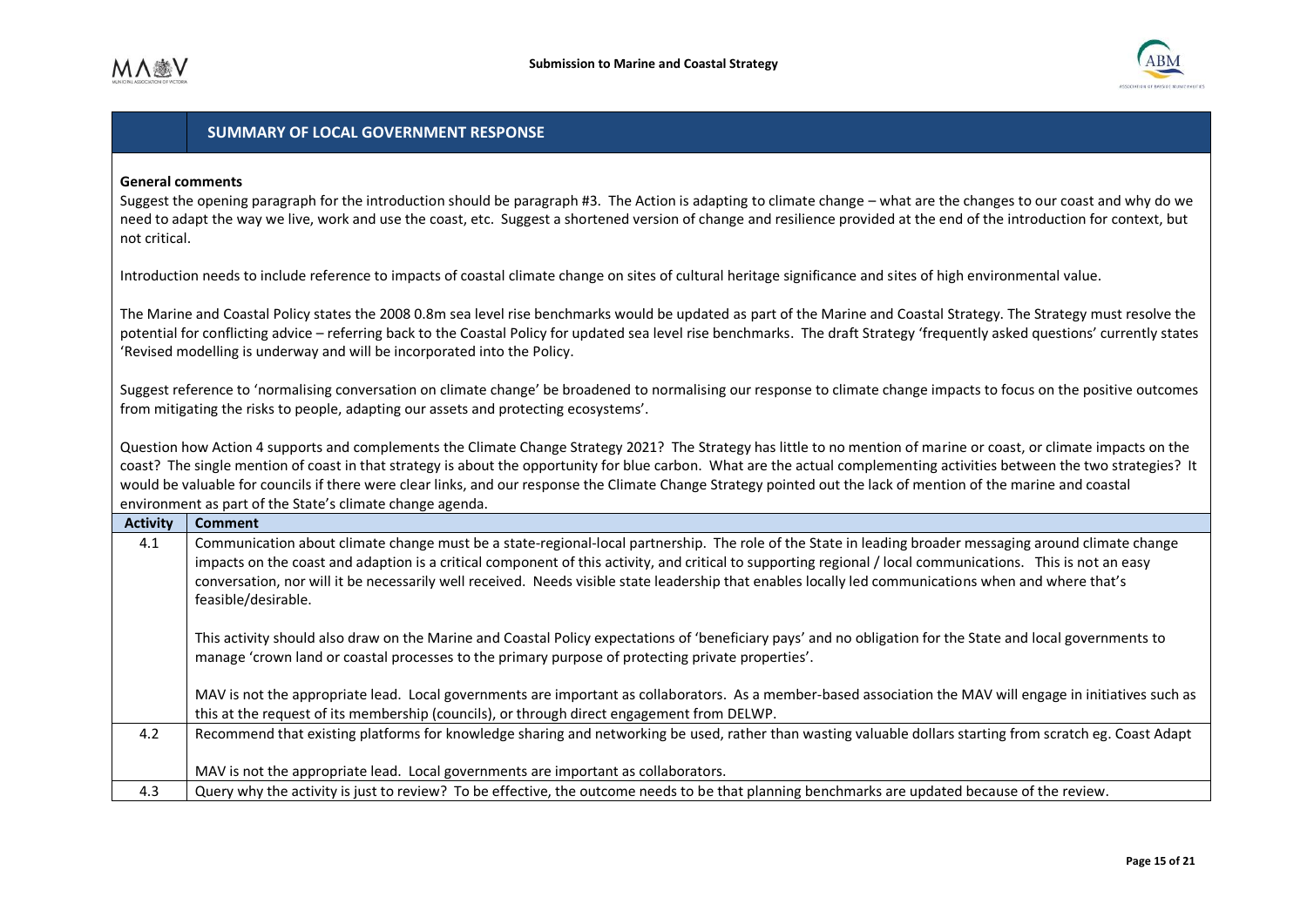

|     | <b>SUMMARY OF LOCAL GOVERNMENT RESPONSE</b>                                                                                                                                                                                                                                                                                                                                                                                                                                                                                                                                                                                                                                                                                                                                                                                                                                                 |
|-----|---------------------------------------------------------------------------------------------------------------------------------------------------------------------------------------------------------------------------------------------------------------------------------------------------------------------------------------------------------------------------------------------------------------------------------------------------------------------------------------------------------------------------------------------------------------------------------------------------------------------------------------------------------------------------------------------------------------------------------------------------------------------------------------------------------------------------------------------------------------------------------------------|
|     | Clarification is needed on the expected timing to update (rather than just review) the decade old benchmark and if the figure will be a consistent statutory<br>control across the State or varying heights related to varying assumptions at individual coastal locations.<br>Request: A timely or automated planning mechanism is sought to amend sea level benchmarks across all planning schemes based on the best available and<br>latest science.                                                                                                                                                                                                                                                                                                                                                                                                                                     |
| 4.4 | Request: Fast track state-wide coastal hazard mapping to enable councils to update planning controls to manage risks around sea level rise and coastal surge.<br>Clarification required - what scale / resolution is state-wide mapping, and how does it differ from the existing mapping undertaken through Future Coasts<br>Coastal Hazard Assessments? Is this different? What is the application to public and/or private land?<br>Propose implementing coastal hazard maps into statewide planning controls at the same time, similar to statewide introduction of the Bushfire Management<br>Overlay. This will ensure these hazards are captured as part of planning considerations for future growth and development in coastal areas.                                                                                                                                              |
| 4.5 | Clarification required - "collate" give the impression of an in-house data gathering exercise. Strongly recommend the intent of this activities is made clearer,<br>eg. To collate and disseminate<br>Councils request a broader explanation on how these climate change indicators and stressors will be investigated, monitored and responded to at a strategic<br>level as required under the Plan. This would allow Councils to consider the roles that they can play through local planning, resilience strategies and<br>development work in responding to mitigating against these risks.                                                                                                                                                                                                                                                                                            |
| 4.6 | The intent of this activity is not clear. How are gaps in knowledge and research needs linked to climate change projections? Would we identify research needs<br>and address them, and are the research needs linked to the knowledge gaps or different? What does gaps in knowledge of Traditional Owner knowledge<br>mean? Doesn't make sense? Gaps in knowledge and identification of research needs could apply across the whole Strategy, so it this specifically about coastal<br>adaption needs, coastal hazard impact needs? It's not clear.                                                                                                                                                                                                                                                                                                                                        |
| 4.7 | Councils support this activity.<br>Query the clarity of language "enable timely". Does this mean just provide the data or more? Recommend stronger, clearer language here.<br>Encourage that where feasible, planning scheme amendments should be Ministerial amendments, and be combined with other municipalities facing risks and<br>impacts from sea level rise. Request Ministerial Amendments and fast tracked into the planning scheme while data is still current.                                                                                                                                                                                                                                                                                                                                                                                                                  |
| 4.8 | Requires stronger link to Policy and how this will be achieved in consideration of the Planning and Decision Pathway.<br>Ambiguous - what is the reference to "consistent with state policy and strategy"? Which state policy and strategy are being referred to here?                                                                                                                                                                                                                                                                                                                                                                                                                                                                                                                                                                                                                      |
| 4.9 | This activity focuses on the needs of the agencies providing the advice. To be affective in the provision of advice, this activity must meet the need of the end<br>user – the organisations seeking the advice. There needs to be mention of how the process will include understanding what advice is needed (ie. From local<br>government), and well as building capacity in local government to understand and apply the advice. Difficult to provide advice if you're not engaging with the<br>people seeking that advice? Recommend local government and committees of management are included as collaborators.<br>What requirement (legal?) do organisations have to apply / abide by the advice? Is the advice only provided on request, or provided as a directive? What<br>support is there to apply the advice using the expertise generated through this erosion support role? |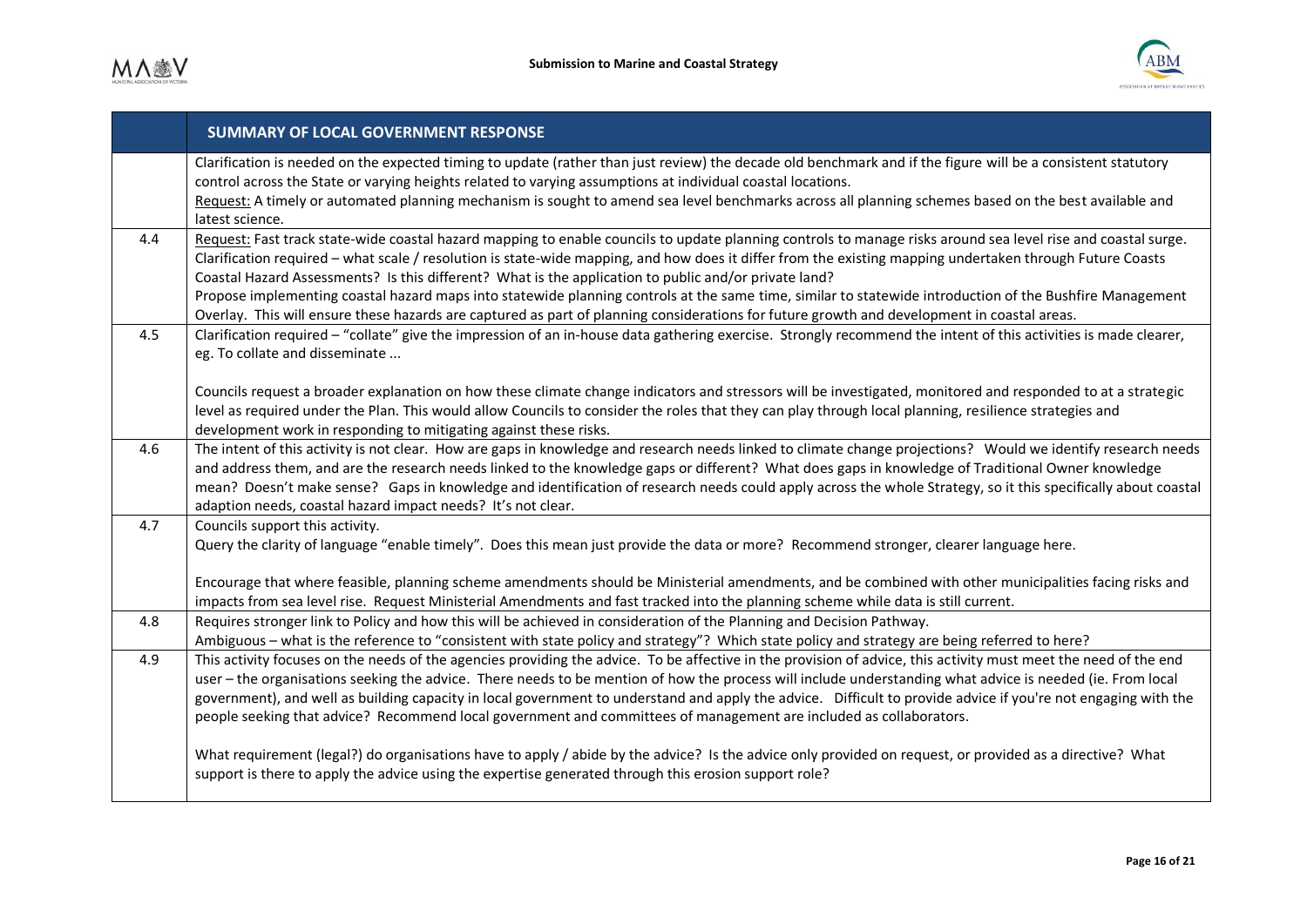

|                                                                                                                                                                                                                                                                                                                                                           | <b>SUMMARY OF LOCAL GOVERNMENT RESPONSE</b>                                                                                                                                                                                                                                                                                                                                                                             |
|-----------------------------------------------------------------------------------------------------------------------------------------------------------------------------------------------------------------------------------------------------------------------------------------------------------------------------------------------------------|-------------------------------------------------------------------------------------------------------------------------------------------------------------------------------------------------------------------------------------------------------------------------------------------------------------------------------------------------------------------------------------------------------------------------|
| 4.10                                                                                                                                                                                                                                                                                                                                                      | This appears to be the only activity relating to chapter 7 of the policy (emergency response and preparedness). Suggest Action 6 needs to incorporate a<br>broader range of activities to support emergency response and preparedness relating to marine and coast – or provide commentary as to where this is possibly<br>covering in other strategies?                                                                |
|                                                                                                                                                                                                                                                                                                                                                           | Support discussion that emerged during strategy engagement processes - ensuring local planning considers beaches as places of last resort in high-risk areas<br>(coastal hazard, bushfire).                                                                                                                                                                                                                             |
| 4.11                                                                                                                                                                                                                                                                                                                                                      | This activity must reference the development of RASP Guidelines (and a timeframe for them being prepared/published).<br>Query if it is suitable to name the Port Phillip Bay pilot RASP given the implementation has stalled and is without a lead organisation.                                                                                                                                                        |
| 4.12                                                                                                                                                                                                                                                                                                                                                      | Support.                                                                                                                                                                                                                                                                                                                                                                                                                |
| 4.13                                                                                                                                                                                                                                                                                                                                                      | Support. Councils strongly support this initiative and are critical collaborators in the design to ensure it is fit for purpose and investment can be maximised.                                                                                                                                                                                                                                                        |
| Text box                                                                                                                                                                                                                                                                                                                                                  | Climate conversation topics: suggest reference to how our coast and communities have adapted to change - the history of change. Change isn't new, the rate<br>of change is. The dot points currently are mostly future based. Climate conversation is about change over time, looking back and looking forward. This will<br>also help engage our communities, bring into account their stories of change on the coast. |
|                                                                                                                                                                                                                                                                                                                                                           | Action 5: Implement integrated planning of the marine environment                                                                                                                                                                                                                                                                                                                                                       |
| (refer to page 25)                                                                                                                                                                                                                                                                                                                                        |                                                                                                                                                                                                                                                                                                                                                                                                                         |
| Position: support                                                                                                                                                                                                                                                                                                                                         |                                                                                                                                                                                                                                                                                                                                                                                                                         |
| <b>Key issues</b><br>Councils welcome the opportunity to work with stakeholder in marine spatial planning where relevant to our role as coastal Crown land managers. Engaging with local<br>government to clarify the role of Councils in the marine space would be valuable, as it continues to be a subject of mixed views and conflicting information. |                                                                                                                                                                                                                                                                                                                                                                                                                         |
| <b>General comments</b><br>The term 'responsible bodies' doesn't seem like the right language, and it's not used elsewhere to describe responsibility / stakeholders.                                                                                                                                                                                     |                                                                                                                                                                                                                                                                                                                                                                                                                         |
| Suggest the introduction starts at sentence #2. It immediately describes the Action. The first sentence could be worded differently and integrated further into the<br>introduction. The language needs to reflect the constructive, challenging conversations required to find the balance between needs and uses.                                       |                                                                                                                                                                                                                                                                                                                                                                                                                         |
| Action 6: Identifying resource needs and funding for sustainable marine and coastal management<br>(refer to page 29)                                                                                                                                                                                                                                      |                                                                                                                                                                                                                                                                                                                                                                                                                         |
| Position: in principle support, with further clarification required.                                                                                                                                                                                                                                                                                      |                                                                                                                                                                                                                                                                                                                                                                                                                         |
| <b>Key issues</b><br>Critical that funding noods to be into consideration the vanying financial conobility occase different equals approximate accordage to logural example around that hours to compat                                                                                                                                                   |                                                                                                                                                                                                                                                                                                                                                                                                                         |

Critical that funding needs take into consideration the varying financial capability across different councils, ensuring regional coastal councils aren't left having to compete with metropolitan coastal areas with large populations, higher rate base.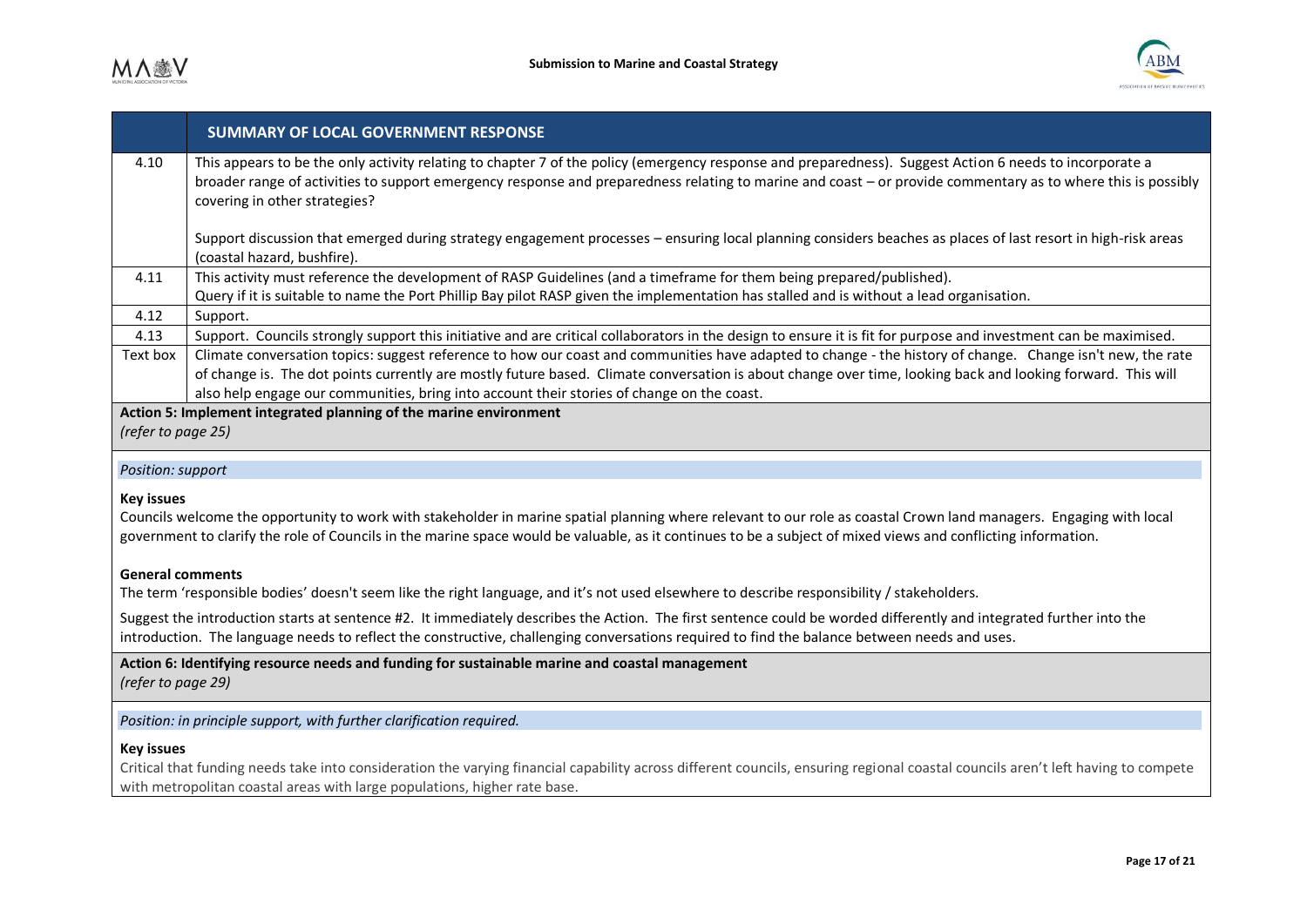

Councils would like to understand the proposed dollar investment by the State into Action 6 – investing in assessment, modelling, planning, etc. Councils request transparent reporting and justification as to the value of this investment balanced with co-investment into critical issues facing our coast and coastal communities now.

Specific activities associated with boating infrastructure should require a co-contribution from Better Boating Victoria, as part of a "whole of marine and coast" approach.

Suggest the action title is ambiguous. "Identify resource needs" is clear. The reference to identify "funding" – does that mean identifying funding sources or does it mean identify the funds needed (that we don't yet have)?

#### **General comments**

The wording in this introduction has clear alignment and reference back to the Policy. We welcome this approach being applied to each of the other Actions ie. what are the links and references back to the Policy that drove this action/activity?

This introduction is the first time the concept of this strategy being 1 of 3 is conveyed as part of the Action context. We welcome this approach being applied to each of the other Actions, to help understand the point in time for these activities – and foundational activities for future strategies, ongoing, pilots or reviews to ascertain activities for future strategies.

| <b>Activity</b> | <b>Comment</b>                                                                                                                                                   |
|-----------------|------------------------------------------------------------------------------------------------------------------------------------------------------------------|
| 6.1             | Does this activity build on existing work such as Financing the Coast as there appears to be duplication in what this activity is proposing to do? We query why  |
|                 | further investment is needed in this area? Suggest land managers need to be collaborators to this action - local government, committees of management,           |
|                 | Parks Victoria                                                                                                                                                   |
| 6.2             | Query language - can you "build" adaptation? Suggest the activity is to collate funding needs for the purposes of adaptation and resilience.                     |
|                 | Request that the information collated on state-wide funding needs be made available to coastal managers. In addition, the information be linked to state-wide    |
|                 | coastal hazard vulnerability assessments, identifying the most at-risk areas to prioritise investment.                                                           |
|                 |                                                                                                                                                                  |
|                 | Typo – correct "Marine and Coastal Management Plans" to Coastal and Marine Management Plans.                                                                     |
| 6.3             | Suggesting using holistic methodology that considers impact on regions/compartments and include safeguards so that such a system cannot be used to 'pay          |
|                 | off' the impacts of irreversible environmental damage. Councils would welcome further information on how this information would be applied in local              |
|                 | government context.                                                                                                                                              |
| 6.4             | Suggest funding options that:                                                                                                                                    |
|                 | - model the needs of different marine and coastal managers (and coastal compartments)                                                                            |
|                 | - consider the varying financial capability across different councils, ensuring regional coastal councils aren't having to compete with metro coastal areas with |
|                 | large populations, higher rate base.                                                                                                                             |
|                 | - support Traditional Owner rights and aspirations (include TOs as collaborators).                                                                               |
|                 | - support effective implementation / leading practice in line with guidelines such as Siting and Design, and new tools and guides identified in this Strategy.   |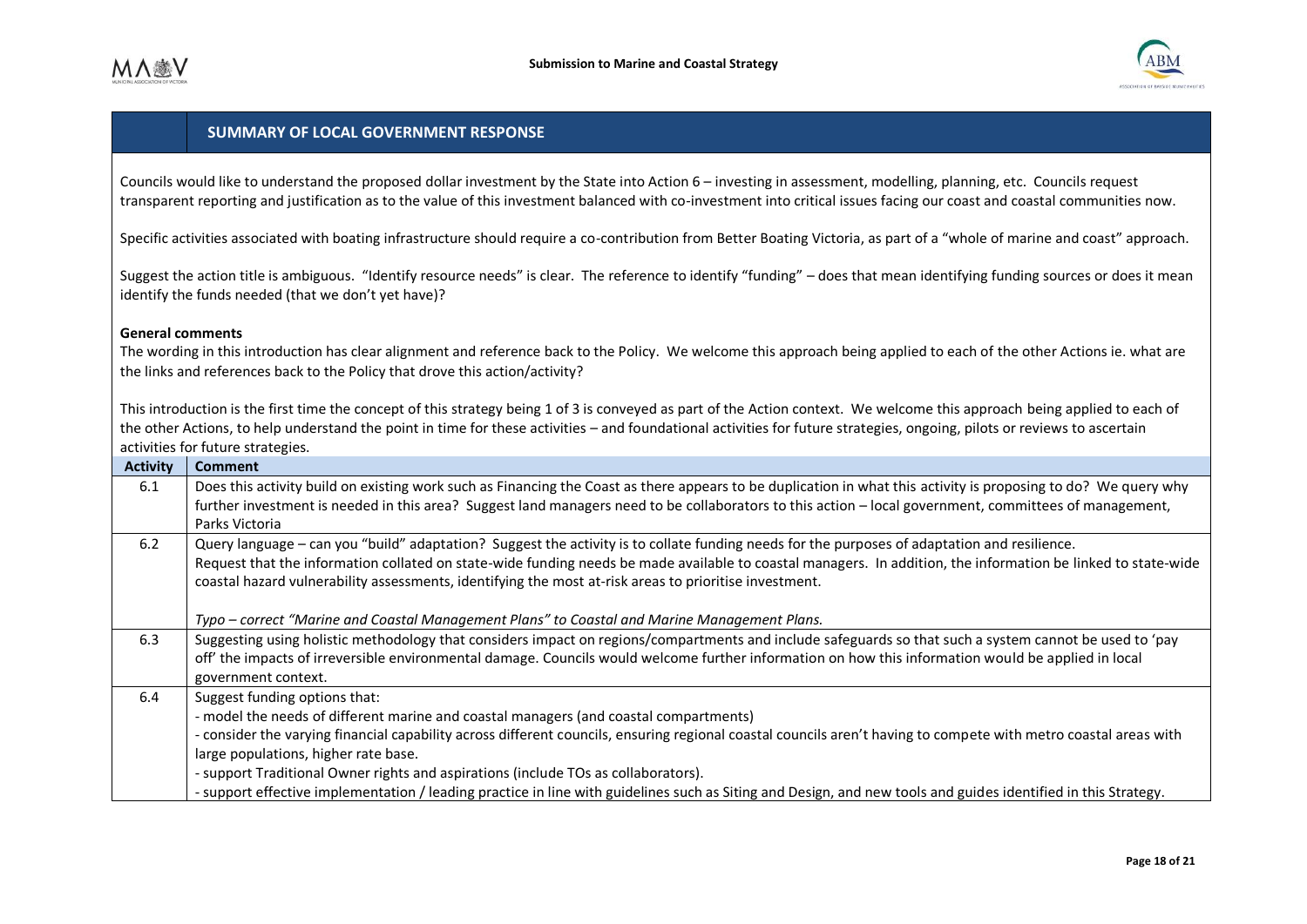

| Requires much greater definition and prescriptive language to be an effective activity. Include a checklist, assessment against Policy, Siting and Design<br>guidelines, examples.<br>This activity is required however it needs a greater priority. Update from 2022-2025 to 2022-2023.<br>6.5<br>Suggest the investment plan is for coastal protection assets including nature based. The language is ambiguous, as an investment plan primarily for nature-<br>6.6<br>based asset protection.<br>Investment plan needs to protect cultural heritage and Traditional Owner values on the coast (additional dot point).<br>Implementing and evaluating the Strategy<br>(refer to page 33)<br>Position: in principle support, with further development required<br><b>Key issues</b><br>Councils acknowledge a monitoring, evaluation and reporting framework will be prepared for the final Strategy. The current table does not adequately set out how the<br>Strategy will be monitored and evaluated, including the expectations on stakeholders to contribute to this. We welcome any opportunity to provide input to the final<br>framework, particularly given the large number of activities that have local government listed as the lead/collaborator.<br>(2nd paragraph) - suggests that the Strategy is a blueprint for future investment. The Marine and Coastal Act 2018 requires a Strategy, not a blueprint. The Strategy must<br>outline actions to achieve the Policy. There needs to be much clearer, visible alignment to the Policy to support the development of business cases locally, regionally and<br>statewide - including blueprints for investment.<br><b>General comments</b><br>DELWP and other state agencies are listed as lead for many of the Strategy activities. Councils find it difficult to keep track and stay connected to the various projects and<br>activities, whether that are started, being drafted, underway or completed? Many have a direct impact on local government or would benefit from local government<br>engagement. Suggest that as part of the implementation and evaluation there is visibility of the progress of actions/activities such as via the website or an annual<br>presentation and update to stakeholders. Request this activity be included as part of implementation and evaluation.<br>(1st paragraph) – agree that collaboration is needed to deliver this Strategy. Suggest that a much broader representation of stakeholders needs to be visible in the<br>Strategy, to facilitate engagement, collaboration, co-investment, etc. If organisations / agencies aren't visibly integrated into the Strategy, it's a lot harder to engage down<br>the track.<br>(2 <sup>nd</sup> paragraph) – possible typo. "While the Strategy includes some actions". Suggest the sentence is "The Strategy includes<br><b>Activity</b><br><b>Comment</b><br>Unsure how this statement is an activity? Is the intention to count the number of uses of the Strategy to inform business cases?<br>Activity<br>$\mathbf{1}$ |  | <b>SUMMARY OF LOCAL GOVERNMENT RESPONSE</b> |  |
|----------------------------------------------------------------------------------------------------------------------------------------------------------------------------------------------------------------------------------------------------------------------------------------------------------------------------------------------------------------------------------------------------------------------------------------------------------------------------------------------------------------------------------------------------------------------------------------------------------------------------------------------------------------------------------------------------------------------------------------------------------------------------------------------------------------------------------------------------------------------------------------------------------------------------------------------------------------------------------------------------------------------------------------------------------------------------------------------------------------------------------------------------------------------------------------------------------------------------------------------------------------------------------------------------------------------------------------------------------------------------------------------------------------------------------------------------------------------------------------------------------------------------------------------------------------------------------------------------------------------------------------------------------------------------------------------------------------------------------------------------------------------------------------------------------------------------------------------------------------------------------------------------------------------------------------------------------------------------------------------------------------------------------------------------------------------------------------------------------------------------------------------------------------------------------------------------------------------------------------------------------------------------------------------------------------------------------------------------------------------------------------------------------------------------------------------------------------------------------------------------------------------------------------------------------------------------------------------------------------------------------------------------------------------------------------------------------------------------------------------------------------------------------------------------------------------------------------------------------------------------------------------------------------------------------------------------------------------------------------------------------------------------------------------------------------------------------------------|--|---------------------------------------------|--|
|                                                                                                                                                                                                                                                                                                                                                                                                                                                                                                                                                                                                                                                                                                                                                                                                                                                                                                                                                                                                                                                                                                                                                                                                                                                                                                                                                                                                                                                                                                                                                                                                                                                                                                                                                                                                                                                                                                                                                                                                                                                                                                                                                                                                                                                                                                                                                                                                                                                                                                                                                                                                                                                                                                                                                                                                                                                                                                                                                                                                                                                                                              |  |                                             |  |
|                                                                                                                                                                                                                                                                                                                                                                                                                                                                                                                                                                                                                                                                                                                                                                                                                                                                                                                                                                                                                                                                                                                                                                                                                                                                                                                                                                                                                                                                                                                                                                                                                                                                                                                                                                                                                                                                                                                                                                                                                                                                                                                                                                                                                                                                                                                                                                                                                                                                                                                                                                                                                                                                                                                                                                                                                                                                                                                                                                                                                                                                                              |  |                                             |  |
|                                                                                                                                                                                                                                                                                                                                                                                                                                                                                                                                                                                                                                                                                                                                                                                                                                                                                                                                                                                                                                                                                                                                                                                                                                                                                                                                                                                                                                                                                                                                                                                                                                                                                                                                                                                                                                                                                                                                                                                                                                                                                                                                                                                                                                                                                                                                                                                                                                                                                                                                                                                                                                                                                                                                                                                                                                                                                                                                                                                                                                                                                              |  |                                             |  |
|                                                                                                                                                                                                                                                                                                                                                                                                                                                                                                                                                                                                                                                                                                                                                                                                                                                                                                                                                                                                                                                                                                                                                                                                                                                                                                                                                                                                                                                                                                                                                                                                                                                                                                                                                                                                                                                                                                                                                                                                                                                                                                                                                                                                                                                                                                                                                                                                                                                                                                                                                                                                                                                                                                                                                                                                                                                                                                                                                                                                                                                                                              |  |                                             |  |
|                                                                                                                                                                                                                                                                                                                                                                                                                                                                                                                                                                                                                                                                                                                                                                                                                                                                                                                                                                                                                                                                                                                                                                                                                                                                                                                                                                                                                                                                                                                                                                                                                                                                                                                                                                                                                                                                                                                                                                                                                                                                                                                                                                                                                                                                                                                                                                                                                                                                                                                                                                                                                                                                                                                                                                                                                                                                                                                                                                                                                                                                                              |  |                                             |  |
|                                                                                                                                                                                                                                                                                                                                                                                                                                                                                                                                                                                                                                                                                                                                                                                                                                                                                                                                                                                                                                                                                                                                                                                                                                                                                                                                                                                                                                                                                                                                                                                                                                                                                                                                                                                                                                                                                                                                                                                                                                                                                                                                                                                                                                                                                                                                                                                                                                                                                                                                                                                                                                                                                                                                                                                                                                                                                                                                                                                                                                                                                              |  |                                             |  |
|                                                                                                                                                                                                                                                                                                                                                                                                                                                                                                                                                                                                                                                                                                                                                                                                                                                                                                                                                                                                                                                                                                                                                                                                                                                                                                                                                                                                                                                                                                                                                                                                                                                                                                                                                                                                                                                                                                                                                                                                                                                                                                                                                                                                                                                                                                                                                                                                                                                                                                                                                                                                                                                                                                                                                                                                                                                                                                                                                                                                                                                                                              |  |                                             |  |
|                                                                                                                                                                                                                                                                                                                                                                                                                                                                                                                                                                                                                                                                                                                                                                                                                                                                                                                                                                                                                                                                                                                                                                                                                                                                                                                                                                                                                                                                                                                                                                                                                                                                                                                                                                                                                                                                                                                                                                                                                                                                                                                                                                                                                                                                                                                                                                                                                                                                                                                                                                                                                                                                                                                                                                                                                                                                                                                                                                                                                                                                                              |  |                                             |  |
|                                                                                                                                                                                                                                                                                                                                                                                                                                                                                                                                                                                                                                                                                                                                                                                                                                                                                                                                                                                                                                                                                                                                                                                                                                                                                                                                                                                                                                                                                                                                                                                                                                                                                                                                                                                                                                                                                                                                                                                                                                                                                                                                                                                                                                                                                                                                                                                                                                                                                                                                                                                                                                                                                                                                                                                                                                                                                                                                                                                                                                                                                              |  |                                             |  |
|                                                                                                                                                                                                                                                                                                                                                                                                                                                                                                                                                                                                                                                                                                                                                                                                                                                                                                                                                                                                                                                                                                                                                                                                                                                                                                                                                                                                                                                                                                                                                                                                                                                                                                                                                                                                                                                                                                                                                                                                                                                                                                                                                                                                                                                                                                                                                                                                                                                                                                                                                                                                                                                                                                                                                                                                                                                                                                                                                                                                                                                                                              |  |                                             |  |
|                                                                                                                                                                                                                                                                                                                                                                                                                                                                                                                                                                                                                                                                                                                                                                                                                                                                                                                                                                                                                                                                                                                                                                                                                                                                                                                                                                                                                                                                                                                                                                                                                                                                                                                                                                                                                                                                                                                                                                                                                                                                                                                                                                                                                                                                                                                                                                                                                                                                                                                                                                                                                                                                                                                                                                                                                                                                                                                                                                                                                                                                                              |  |                                             |  |
|                                                                                                                                                                                                                                                                                                                                                                                                                                                                                                                                                                                                                                                                                                                                                                                                                                                                                                                                                                                                                                                                                                                                                                                                                                                                                                                                                                                                                                                                                                                                                                                                                                                                                                                                                                                                                                                                                                                                                                                                                                                                                                                                                                                                                                                                                                                                                                                                                                                                                                                                                                                                                                                                                                                                                                                                                                                                                                                                                                                                                                                                                              |  |                                             |  |
|                                                                                                                                                                                                                                                                                                                                                                                                                                                                                                                                                                                                                                                                                                                                                                                                                                                                                                                                                                                                                                                                                                                                                                                                                                                                                                                                                                                                                                                                                                                                                                                                                                                                                                                                                                                                                                                                                                                                                                                                                                                                                                                                                                                                                                                                                                                                                                                                                                                                                                                                                                                                                                                                                                                                                                                                                                                                                                                                                                                                                                                                                              |  |                                             |  |
|                                                                                                                                                                                                                                                                                                                                                                                                                                                                                                                                                                                                                                                                                                                                                                                                                                                                                                                                                                                                                                                                                                                                                                                                                                                                                                                                                                                                                                                                                                                                                                                                                                                                                                                                                                                                                                                                                                                                                                                                                                                                                                                                                                                                                                                                                                                                                                                                                                                                                                                                                                                                                                                                                                                                                                                                                                                                                                                                                                                                                                                                                              |  |                                             |  |
|                                                                                                                                                                                                                                                                                                                                                                                                                                                                                                                                                                                                                                                                                                                                                                                                                                                                                                                                                                                                                                                                                                                                                                                                                                                                                                                                                                                                                                                                                                                                                                                                                                                                                                                                                                                                                                                                                                                                                                                                                                                                                                                                                                                                                                                                                                                                                                                                                                                                                                                                                                                                                                                                                                                                                                                                                                                                                                                                                                                                                                                                                              |  |                                             |  |
|                                                                                                                                                                                                                                                                                                                                                                                                                                                                                                                                                                                                                                                                                                                                                                                                                                                                                                                                                                                                                                                                                                                                                                                                                                                                                                                                                                                                                                                                                                                                                                                                                                                                                                                                                                                                                                                                                                                                                                                                                                                                                                                                                                                                                                                                                                                                                                                                                                                                                                                                                                                                                                                                                                                                                                                                                                                                                                                                                                                                                                                                                              |  |                                             |  |
|                                                                                                                                                                                                                                                                                                                                                                                                                                                                                                                                                                                                                                                                                                                                                                                                                                                                                                                                                                                                                                                                                                                                                                                                                                                                                                                                                                                                                                                                                                                                                                                                                                                                                                                                                                                                                                                                                                                                                                                                                                                                                                                                                                                                                                                                                                                                                                                                                                                                                                                                                                                                                                                                                                                                                                                                                                                                                                                                                                                                                                                                                              |  |                                             |  |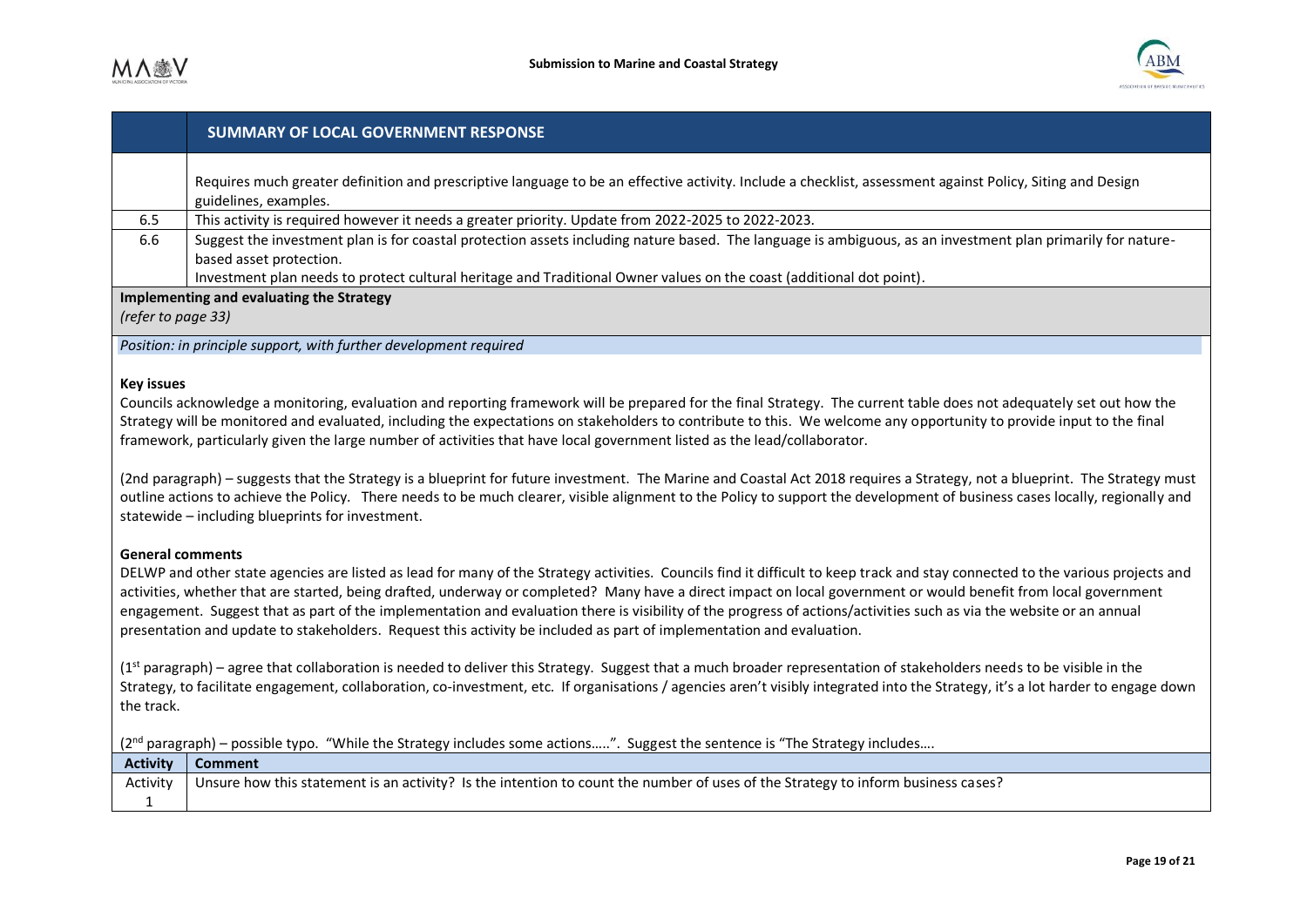

|                                                                                                                                                                                                                                                                                                                                                                                                                                   | <b>SUMMARY OF LOCAL GOVERNMENT RESPONSE</b>                                                                                                                                                                                                                                                                                                                                                    |  |
|-----------------------------------------------------------------------------------------------------------------------------------------------------------------------------------------------------------------------------------------------------------------------------------------------------------------------------------------------------------------------------------------------------------------------------------|------------------------------------------------------------------------------------------------------------------------------------------------------------------------------------------------------------------------------------------------------------------------------------------------------------------------------------------------------------------------------------------------|--|
| Activity                                                                                                                                                                                                                                                                                                                                                                                                                          | Suggestion to reword as:                                                                                                                                                                                                                                                                                                                                                                       |  |
| 2                                                                                                                                                                                                                                                                                                                                                                                                                                 | tracking implementation of this Strategy against the 15yr intended outcomes of the strategy                                                                                                                                                                                                                                                                                                    |  |
|                                                                                                                                                                                                                                                                                                                                                                                                                                   | evaluating the effectiveness of the activities in achieving each Action as a means of informing the next Strategy                                                                                                                                                                                                                                                                              |  |
|                                                                                                                                                                                                                                                                                                                                                                                                                                   | Unsure what the meaning and intent of the first dot point is?                                                                                                                                                                                                                                                                                                                                  |  |
|                                                                                                                                                                                                                                                                                                                                                                                                                                   | Typo in second dot point - "inputes" instead of inputs.                                                                                                                                                                                                                                                                                                                                        |  |
| <b>Other comments</b>                                                                                                                                                                                                                                                                                                                                                                                                             |                                                                                                                                                                                                                                                                                                                                                                                                |  |
| Appendix A: wording of opening paragraph a bit clunky. Suggest: The Act establishes the guiding principles and objectives for planning and managing the state's<br>marine and coastal environment. A Marine and Coastal Policy was developed and came into effect on 6 March 2020. The Policy outlines the direction for planning,<br>management and sustainable use of the marine and coastal environment for the next 15 years. |                                                                                                                                                                                                                                                                                                                                                                                                |  |
| Appendix A (Figure 2): suggest adding the years to the three strategy timeframes.                                                                                                                                                                                                                                                                                                                                                 |                                                                                                                                                                                                                                                                                                                                                                                                |  |
| Appendix C: the matrix is helpful in understanding the links. There would be value describing these links in each of the Action preambles.                                                                                                                                                                                                                                                                                        |                                                                                                                                                                                                                                                                                                                                                                                                |  |
|                                                                                                                                                                                                                                                                                                                                                                                                                                   | Appendix D (habitat migration): suggest a plain English definition is needed here as the description doesn't simply the meaning of habitat migration for the reader.                                                                                                                                                                                                                           |  |
|                                                                                                                                                                                                                                                                                                                                                                                                                                   | Appendix D (Traditional Owner group): doesn't provide a definition, directs you to another Act to find the definition. Is there a means of providing the definition here,<br>given the significant role Traditional Owners have in the Strategy and the number of actions and activities that involve or acknowledge Traditional Owners? It is critical<br>that this definition is understood. |  |